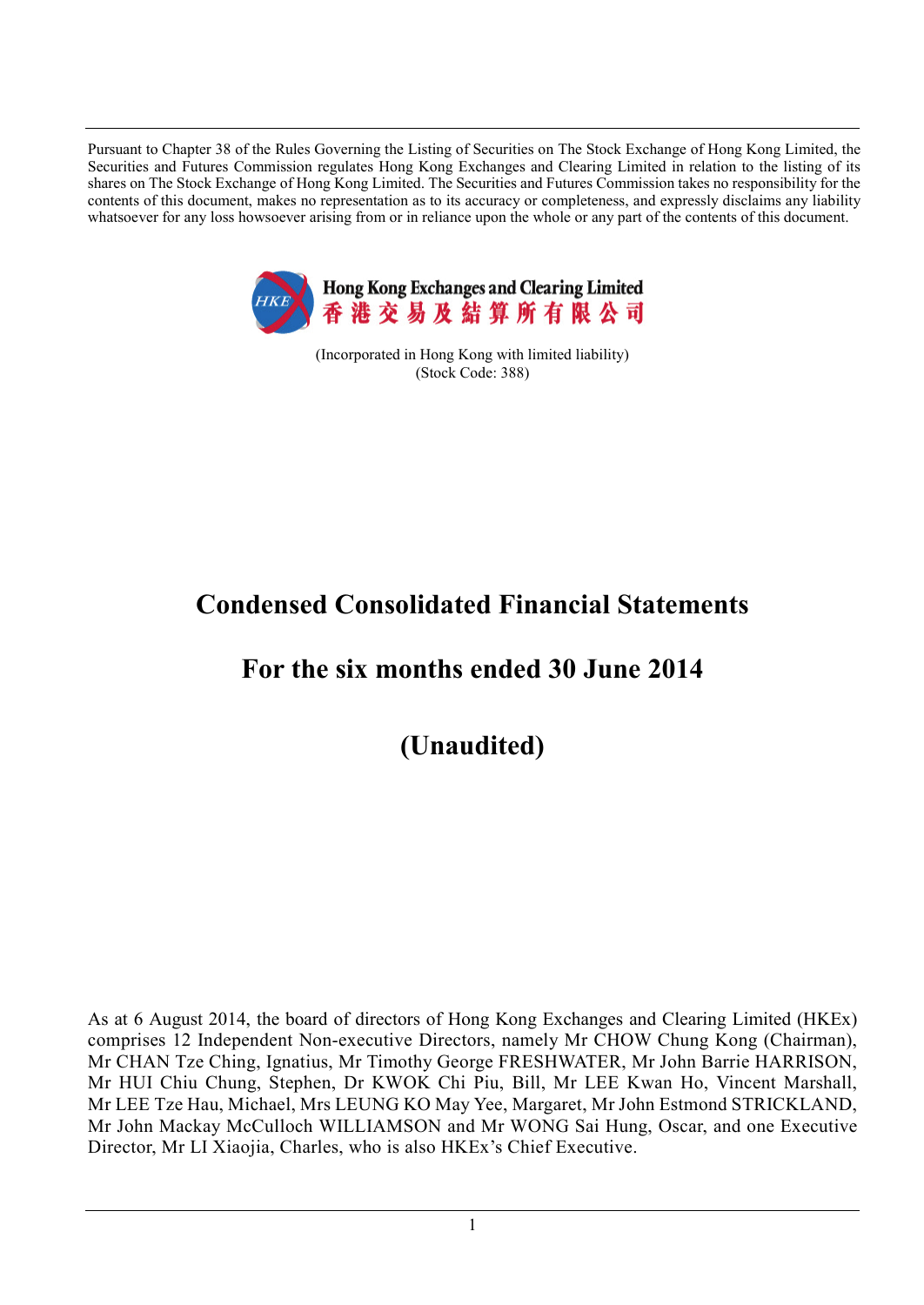## **CONDENSED CONSOLIDATED INCOME STATEMENT (UNAUDITED)**

(Financial figures are expressed in Hong Kong Dollar)

|                                                                                                       |                  | Six months<br>ended | Six months<br>ended |
|-------------------------------------------------------------------------------------------------------|------------------|---------------------|---------------------|
|                                                                                                       |                  | 30 Jun 2014         | 30 Jun 2013         |
|                                                                                                       | Note             | <b>Sm</b>           | \$m                 |
| Trading fees and trading tariff                                                                       | 3                | 1,765               | 1,816               |
| Stock Exchange listing fees                                                                           |                  | 541                 | 496                 |
| Clearing and settlement fees                                                                          |                  | 843                 | 839                 |
| Depository, custody and nominee services fees                                                         |                  | 379                 | 345                 |
| Market data fees                                                                                      |                  | 382                 | 370                 |
| Other revenue                                                                                         |                  | 353                 | 297                 |
| <b>REVENUE AND TURNOVER</b>                                                                           | $\overline{2}$   | 4,263               | 4,163               |
| Investment income                                                                                     |                  | 351                 | 274                 |
| Interest rebates to Participants                                                                      |                  | (2)                 | (2)                 |
| Net investment income                                                                                 | 4                | 349                 | 272                 |
| Sundry income                                                                                         |                  | 9                   | 5                   |
| <b>REVENUE AND OTHER INCOME</b>                                                                       |                  | 4,621               | 4,440               |
| <b>OPERATING EXPENSES</b>                                                                             |                  |                     |                     |
| Staff costs and related expenses                                                                      | 5                | (822)               | (755)               |
| Information technology and computer maintenance expenses                                              |                  | (261)               | (250)               |
| Premises expenses                                                                                     |                  | (145)               | (149)               |
| Product marketing and promotion expenses                                                              |                  | (18)                | (14)                |
| Legal and professional fees                                                                           |                  | (103)               | (55)                |
| Other operating expenses:                                                                             |                  |                     |                     |
| Reversal of provision for impairment losses arising from<br>Participants' default on market contracts | 6                | 54                  |                     |
| Others                                                                                                |                  | (128)               | (118)               |
|                                                                                                       |                  | (1, 423)            | (1, 341)            |
|                                                                                                       |                  |                     |                     |
| EBITDA*                                                                                               |                  | 3,198               | 3,099               |
| Depreciation and amortisation                                                                         |                  | (324)               | (233)               |
| <b>OPERATING PROFIT</b>                                                                               |                  | 2,874               | 2,866               |
| Finance costs                                                                                         | $\boldsymbol{7}$ | (98)                | (92)                |
| Share of loss of a joint venture                                                                      |                  | (5)                 | (4)                 |
| PROFIT BEFORE TAXATION                                                                                | $\sqrt{2}$       | 2,771               | 2,770               |
| <b>TAXATION</b>                                                                                       | 8                | (417)               | (442)               |
| PROFIT FOR THE PERIOD                                                                                 |                  | 2,354               | 2,328               |
| PROFIT/(LOSS) ATTRIBUTABLE TO:                                                                        |                  |                     |                     |
| - Shareholders of HKEx                                                                                |                  | 2,367               | 2,328               |
| - Non-controlling interests                                                                           |                  | (13)                |                     |
|                                                                                                       |                  | 2,354               | 2,328               |
| Basic earnings per share                                                                              | 9(a)             | \$2.04              | \$2.03              |
| Diluted earnings per share                                                                            | 9(b)             | \$2.04              | \$2.02              |
|                                                                                                       |                  |                     |                     |

**\*** EBITDA represents earnings before interest expenses and other finance costs, taxation, depreciation and amortisation. It excludes the Group's share of results of the joint venture.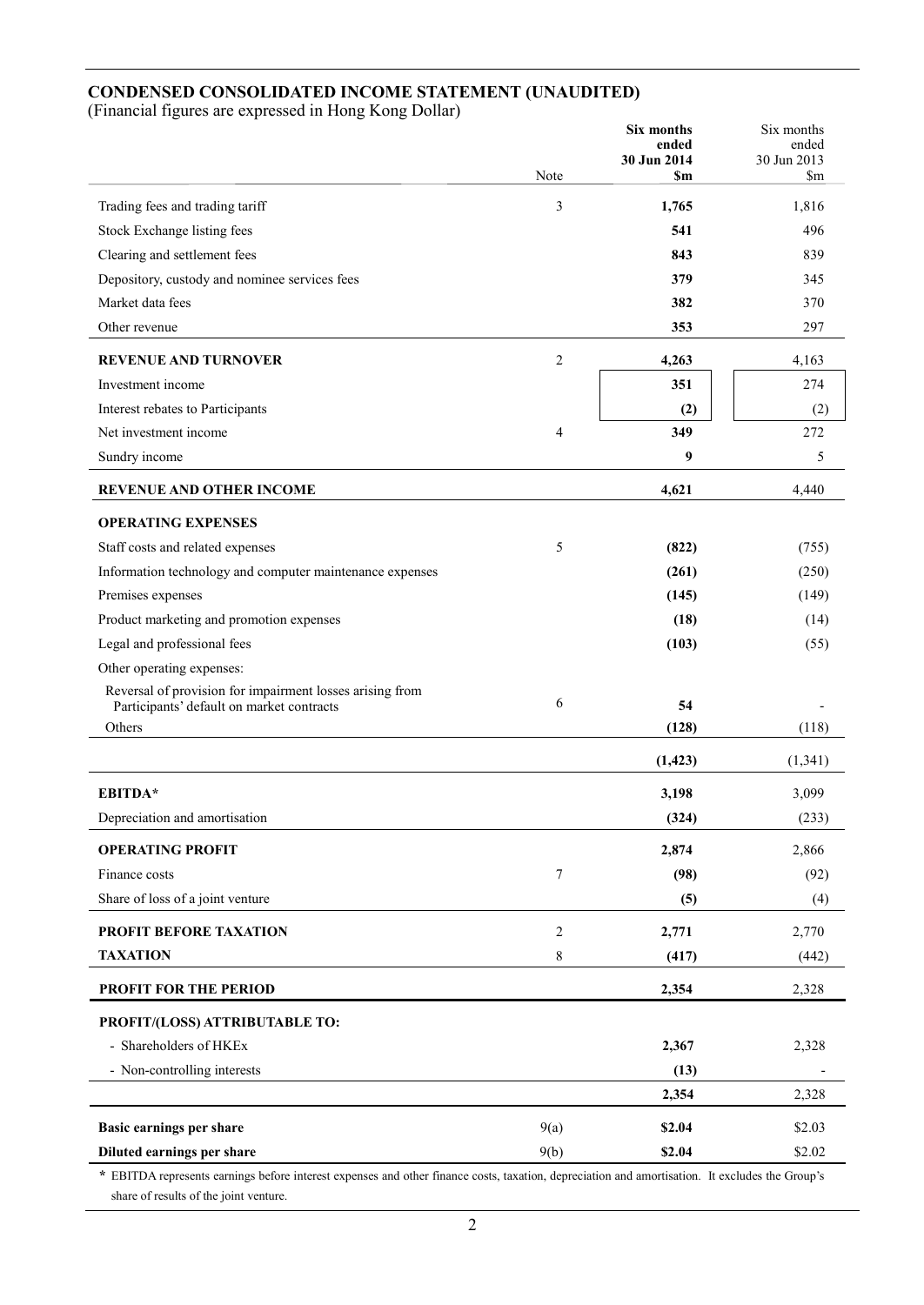## **CONDENSED CONSOLIDATED STATEMENT OF COMPREHENSIVE INCOME (UNAUDITED)**

|                                                                | Six months<br>ended<br>30 Jun 2014<br>\$m | Six months<br>ended<br>30 Jun 2013<br>$\mathop{\mathrm{Sm}}$ |
|----------------------------------------------------------------|-------------------------------------------|--------------------------------------------------------------|
| <b>PROFIT FOR THE PERIOD</b>                                   | 2,354                                     | 2,328                                                        |
| <b>OTHER COMPREHENSIVE INCOME</b>                              |                                           |                                                              |
| Items that may be reclassified subsequently to profit or loss: |                                           |                                                              |
| Currency translation differences of foreign subsidiaries       |                                           |                                                              |
| recorded in exchange reserve                                   | 604                                       | (1,178)                                                      |
| <b>OTHER COMPREHENSIVE INCOME</b>                              | 604                                       | (1,178)                                                      |
| <b>TOTAL COMPREHENSIVE INCOME</b>                              | 2,958                                     | 1,150                                                        |
| <b>TOTAL COMPREHENSIVE INCOME ATTRIBUTABLE TO:</b>             |                                           |                                                              |
| - Shareholders of HKEx                                         | 2,971                                     | 1,150                                                        |
| - Non-controlling interests                                    | (13)                                      |                                                              |
| <b>TOTAL COMPREHENSIVE INCOME</b>                              | 2,958                                     | 1,150                                                        |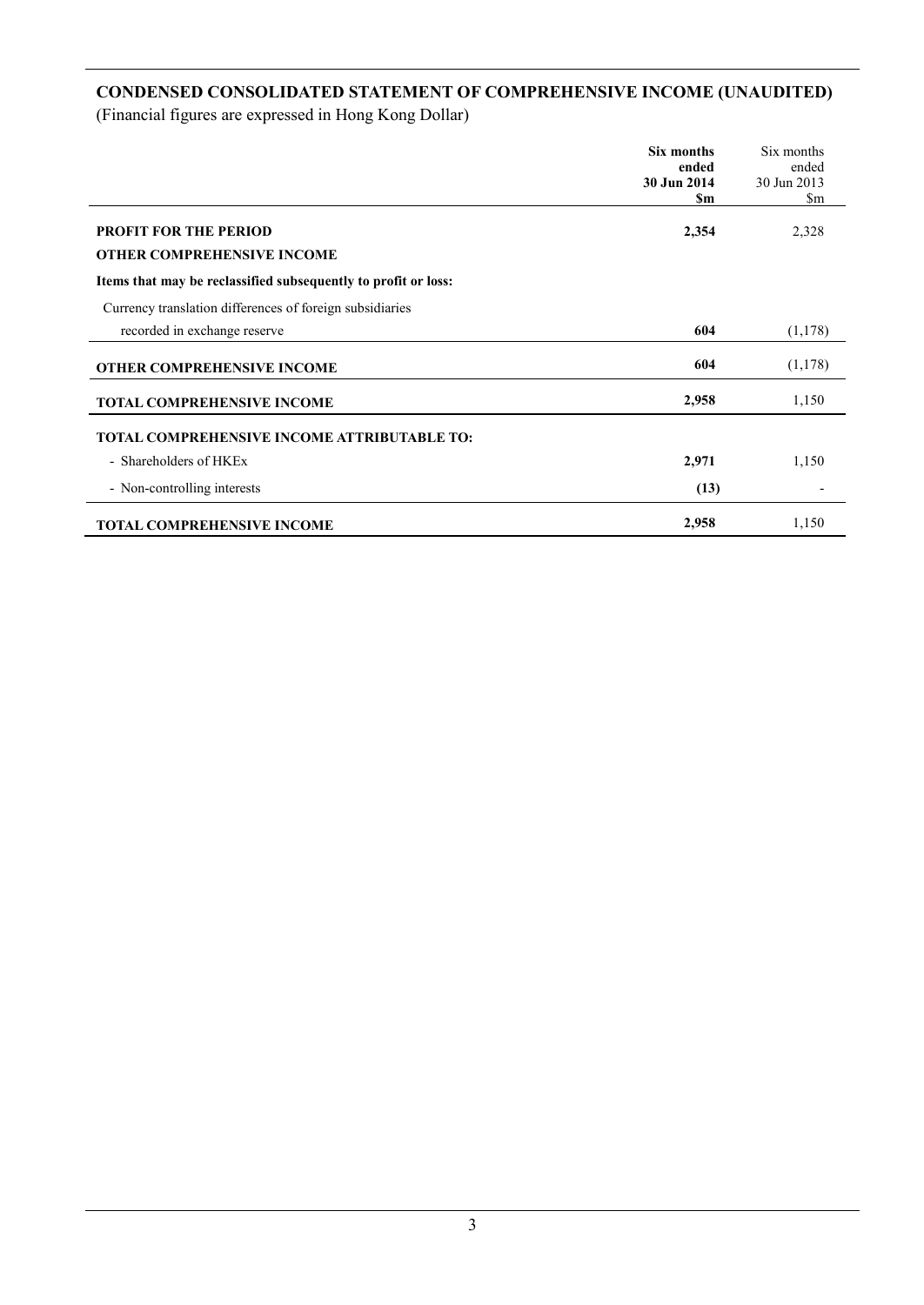## **CONDENSED CONSOLIDATED STATEMENT OF FINANCIAL POSITION (UNAUDITED)**

|                                                                          | At 30 Jun 2014 |                |                          |              | At 31 Dec 2013           |             |                  |
|--------------------------------------------------------------------------|----------------|----------------|--------------------------|--------------|--------------------------|-------------|------------------|
|                                                                          |                | Current        | Non-current              | <b>Total</b> | Current                  | Non-current | Total            |
|                                                                          | Note           | S <sub>m</sub> | \$m                      | \$m          | \$m                      | \$m         | $\mathbb{S}_{m}$ |
| <b>ASSETS</b>                                                            |                |                |                          |              |                          |             |                  |
| Cash and cash equivalents                                                | 11             | 51,038         | $\overline{a}$           | 51,038       | 41,452                   |             | 41,452           |
| Financial assets measured at fair value through<br>profit or loss        | 11             | 3,856          | 140                      | 3,996        | 3,761                    | 141         | 3,902            |
| Financial assets measured at amortised cost                              | 11             | 5,523          | 57                       | 5,580        | 8,986                    | 60          | 9,046            |
| Accounts receivable, prepayments and deposits                            | 11, 12         | 6,125          | 6                        | 6,131        | 10,940                   | 6           | 10,946           |
| Taxation recoverable                                                     |                | 3              | $\overline{\phantom{a}}$ | 3            | 7                        |             | 7                |
| Interest in a joint venture                                              |                |                | 82                       | 82           |                          | 87          | 87               |
| Goodwill and other intangible assets                                     |                |                | 19,270                   | 19,270       | $\overline{\phantom{a}}$ | 18,680      | 18,680           |
| Fixed assets                                                             |                |                | 1,656                    | 1,656        |                          | 1,753       | 1,753            |
| Lease premium for land                                                   |                |                | 23                       | 23           |                          | 23          | 23               |
| Deferred tax assets                                                      |                |                | 44                       | 44           |                          | 47          | 47               |
| <b>Total assets</b>                                                      |                | 66,545         | 21,278                   | 87,823       | 65,146                   | 20,797      | 85,943           |
| <b>LIABILITIES AND EQUITY</b>                                            |                |                |                          |              |                          |             |                  |
| <b>Liabilities</b>                                                       |                |                |                          |              |                          |             |                  |
| Margin deposits and cash collateral from<br><b>Clearing Participants</b> | 13             | 47,108         |                          | 47,108       | 39,793                   |             | 39,793           |
| Accounts payable, accruals and other liabilities                         | 14             | 6,977          | 18                       | 6,995        | 12,815                   | 19          | 12,834           |
| Deferred revenue                                                         |                | 404            |                          | 404          | 593                      |             | 593              |
| Taxation payable                                                         |                | 570            |                          | 570          | 379                      |             | 379              |
| Other financial liabilities                                              |                | 29             | ٠                        | 29           | 27                       |             | 27               |
| Participants' contributions to Clearing House                            |                |                |                          |              |                          |             |                  |
| Funds                                                                    | 15             | 2,426          | ٠                        | 2,426        | 3,884                    |             | 3,884            |
| Borrowings                                                               | 16             |                | 6,976                    | 6,976        | $\overline{\phantom{a}}$ | 6,921       | 6,921            |
| Provisions                                                               |                | 66             | 58                       | 124          | 47                       | 47          | 94               |
| Deferred tax liabilities                                                 |                | $\overline{a}$ | 913                      | 913          | $\overline{a}$           | 900         | 900              |
| <b>Total liabilities</b>                                                 |                | 57,580         | 7,965                    | 65,545       | 57,538                   | 7,887       | 65,425           |
| <b>Equity</b>                                                            |                |                |                          |              |                          |             |                  |
| Share capital                                                            | 17             |                |                          | 12,054       |                          |             | 1,161            |
| Share premium                                                            | 17             |                |                          |              |                          |             | 10,167           |
| Shares held for Share Award Scheme                                       | 17             |                |                          | (174)        |                          |             | (174)            |
| Employee share-based compensation reserve                                | 18             |                |                          | 160          |                          |             | 105              |
| Exchange reserve                                                         |                |                |                          | 1,172        |                          |             | 568              |
| Convertible bond reserve                                                 |                |                |                          | 409          |                          |             | 409              |
| Designated reserves                                                      | 19             |                |                          | 644          |                          |             | 586              |
| Reserve relating to written put options to<br>non-controlling interests  |                |                |                          | (217)        |                          |             | (217)            |
| Retained earnings                                                        |                |                |                          |              |                          |             |                  |
| - Proposed dividend                                                      |                |                |                          | 2,133        |                          |             | 1,995            |
| - others                                                                 |                |                |                          | 5,997        |                          |             | 5,805            |
| Equity attributable to shareholders of HKEx                              |                |                |                          | 22,178       |                          |             | 20,405           |
| Non-controlling interests                                                |                |                |                          | 100          |                          |             | 113              |
| <b>Total equity</b>                                                      |                |                |                          | 22,278       |                          |             | 20,518           |
| <b>Total liabilities and equity</b>                                      |                |                |                          | 87,823       |                          |             | 85,943           |
| Net current assets                                                       |                |                |                          | 8,965        |                          |             | 7,608            |
| <b>Total assets less current liabilities</b>                             |                |                |                          | 30,243       |                          |             | 28,405           |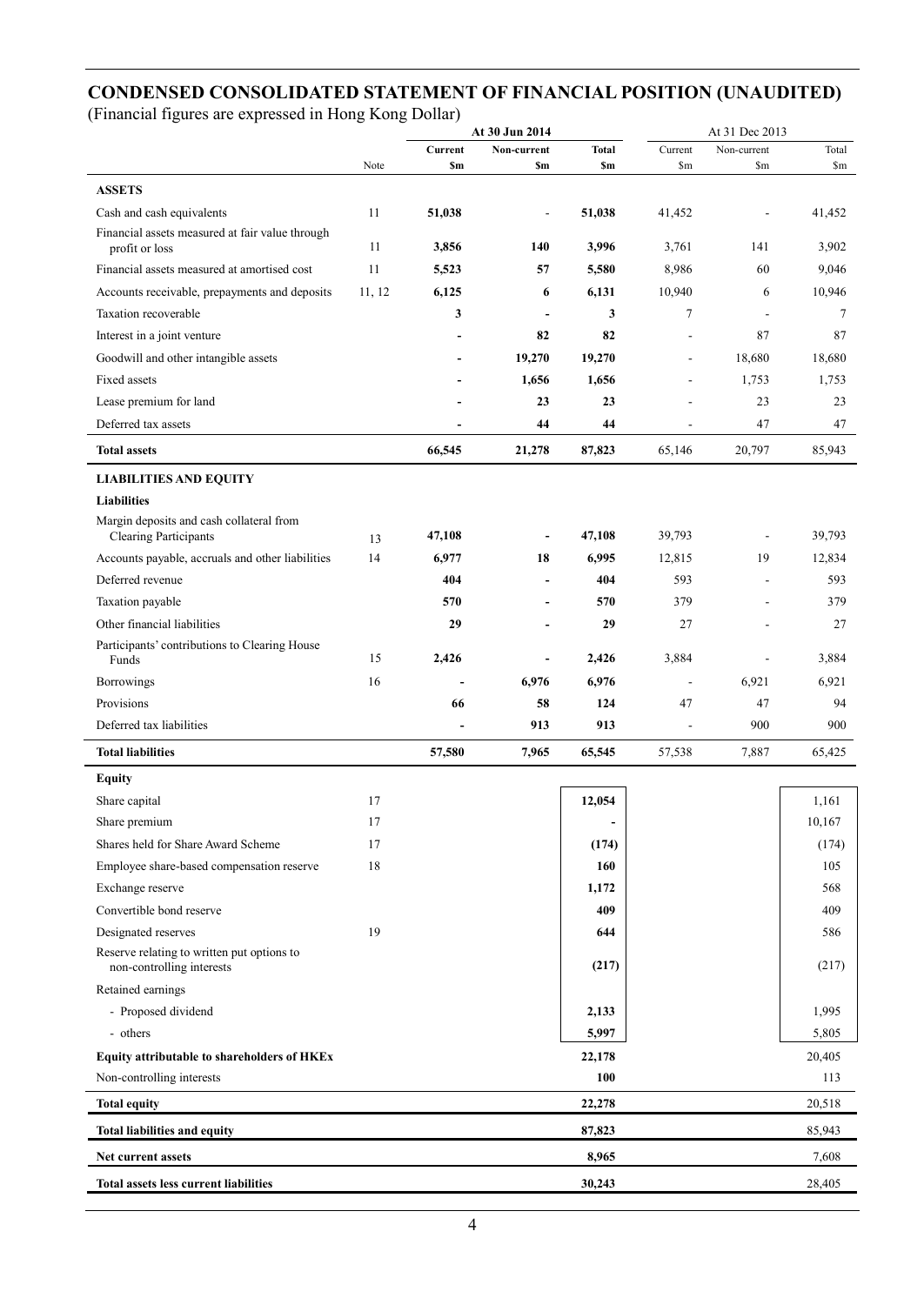## **CONDENSED CONSOLIDATED STATEMENT OF CHANGES IN EQUITY (UNAUDITED)**

| <b>Attributable to shareholders of HKEx</b>                                                         |                                                                                                                  |                                                                       |                            |                                          |                                                          |                                                                                               |                            |                           |                                               |                              |
|-----------------------------------------------------------------------------------------------------|------------------------------------------------------------------------------------------------------------------|-----------------------------------------------------------------------|----------------------------|------------------------------------------|----------------------------------------------------------|-----------------------------------------------------------------------------------------------|----------------------------|---------------------------|-----------------------------------------------|------------------------------|
|                                                                                                     | Share capital,<br>share premium<br>and shares held<br>for Share Award<br><b>Scheme</b><br>(note 17)<br><b>Sm</b> | Employee<br>share-based<br>compensation<br>reserve<br>(note 18)<br>Sm | Exchange<br>reserve<br>\$m | Convertible<br>bond reserve<br><b>Sm</b> | <b>Designated</b><br><b>Reserves</b><br>(note 19)<br>\$m | Reserve<br>relating to written<br>put options to<br>non-controlling<br>interests<br><b>Sm</b> | Retained<br>earnings<br>Sm | <b>Total</b><br><b>Sm</b> | Non-<br>controlling<br>interests<br><b>Sm</b> | Total<br>equity<br><b>Sm</b> |
| At 1 Jan 2014                                                                                       | 11,154                                                                                                           | 105                                                                   | 568                        | 409                                      | 586                                                      | (217)                                                                                         | 7,800                      | 20,405                    | 113                                           | 20,518                       |
| Profit/(loss) for the period                                                                        |                                                                                                                  |                                                                       |                            | $\sim$                                   | $\overline{\phantom{a}}$                                 | $\overline{\phantom{a}}$                                                                      | 2,367                      | 2,367                     | (13)                                          | 2,354                        |
| Other comprehensive income                                                                          | $\overline{\phantom{a}}$                                                                                         | $\overline{\phantom{a}}$                                              | 604                        | $\sim$                                   | $\overline{\phantom{a}}$                                 | $\overline{\phantom{a}}$                                                                      | $\overline{\phantom{a}}$   | 604                       | $\overline{a}$                                | 604                          |
| Total comprehensive income                                                                          | $\overline{\phantom{a}}$                                                                                         | $\overline{a}$                                                        | 604                        | $\sim$                                   | $\overline{\phantom{a}}$                                 | $\sim$                                                                                        | 2,367                      | 2,971                     | (13)                                          | 2,958                        |
| Total contributions by and distributions to shareholders of HKEx,<br>recognised directly in equity: |                                                                                                                  |                                                                       |                            |                                          |                                                          |                                                                                               |                            |                           |                                               |                              |
| - 2013 final dividend at \$1.72 per share                                                           |                                                                                                                  |                                                                       |                            |                                          |                                                          |                                                                                               | (1,996)                    | (1,996)                   |                                               | (1,996)                      |
| - Unclaimed HKEx dividends forfeited                                                                |                                                                                                                  |                                                                       |                            | $\sim$                                   | $\overline{\phantom{a}}$                                 |                                                                                               | 17                         | 17                        | $\blacksquare$                                | 17                           |
| - Shares issued upon exercise of employee share options                                             |                                                                                                                  |                                                                       |                            |                                          |                                                          |                                                                                               | $\overline{\phantom{a}}$   |                           | $\blacksquare$                                |                              |
| - Shares issued in lieu of cash dividends                                                           | 713                                                                                                              |                                                                       |                            |                                          |                                                          |                                                                                               | $\sim$                     | 713                       | $\overline{\phantom{a}}$                      | 713                          |
| - Vesting of shares of Share Award Scheme                                                           |                                                                                                                  | (2)                                                                   |                            |                                          |                                                          |                                                                                               | $\sim$                     |                           | $\overline{\phantom{a}}$                      |                              |
| - Employee share-based compensation benefits                                                        |                                                                                                                  | 59                                                                    |                            | $\sim$                                   |                                                          |                                                                                               | $\sim$                     | 59                        | $\blacksquare$                                | 59                           |
| - Transfer of reserves                                                                              |                                                                                                                  | (2)                                                                   |                            |                                          |                                                          | $\overline{\phantom{0}}$                                                                      | (4)                        |                           | $\overline{\phantom{0}}$                      | $\overline{\phantom{a}}$     |
| - Transfer of reserves – surplus of reversal of provision for                                       |                                                                                                                  |                                                                       |                            |                                          |                                                          |                                                                                               |                            |                           |                                               |                              |
| closing-out losses by a defaulting Clearing Participant (note 6)                                    |                                                                                                                  |                                                                       |                            |                                          | 54                                                       |                                                                                               | (54)                       |                           |                                               |                              |
| Total transactions with shareholders recognised directly in equity                                  | 726                                                                                                              | 55                                                                    |                            |                                          | 58                                                       | $\overline{\phantom{a}}$                                                                      | (2,037)                    | (1, 198)                  | $\sim$                                        | (1, 198)                     |
| At 30 Jun 2014                                                                                      | 11.880                                                                                                           | 160                                                                   | 1,172                      | 409                                      | 644                                                      | (217)                                                                                         | 8,130                      | 22,178                    | 100                                           | 22,278                       |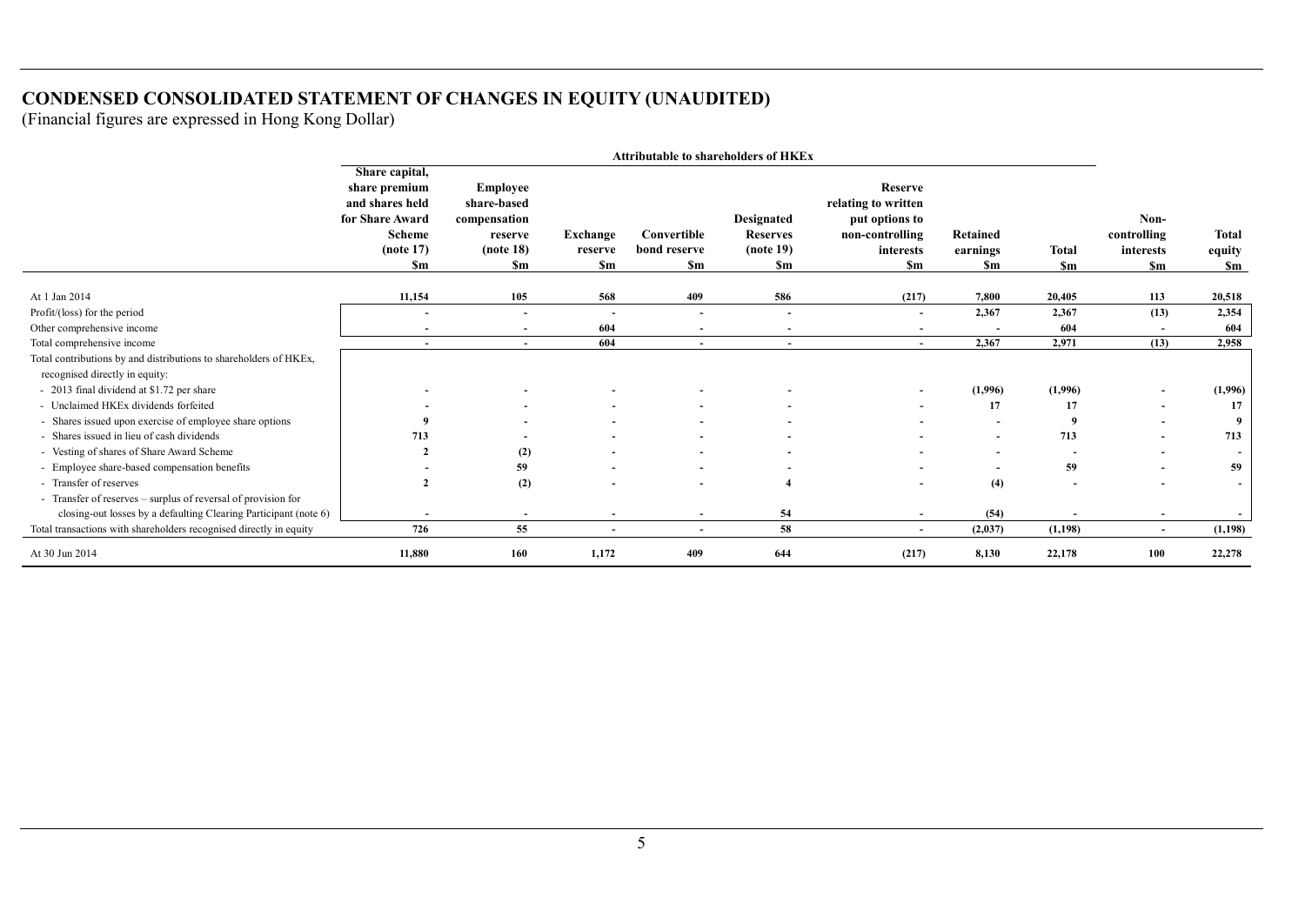## **CONDENSED CONSOLIDATED STATEMENT OF CHANGES IN EQUITY (UNAUDITED)**

|                                                                                                     |                                                    |                          |                          | Attributable to shareholders of HKEx |                          |                                                  |                          |                          |                          |                          |
|-----------------------------------------------------------------------------------------------------|----------------------------------------------------|--------------------------|--------------------------|--------------------------------------|--------------------------|--------------------------------------------------|--------------------------|--------------------------|--------------------------|--------------------------|
|                                                                                                     | Share capital,<br>share premium<br>and shares held | Employee<br>share-based  |                          |                                      |                          | Reserve<br>relating to written<br>put options to |                          |                          | Non-                     |                          |
|                                                                                                     | for Share Award                                    | compensation             | Exchange                 | Convertible                          | Designated               | non-controlling                                  | Retained                 |                          | controlling              | Total                    |
|                                                                                                     | Scheme                                             | reserve                  | reserve                  | bond reserve                         | reserves                 | interests                                        | earnings                 | Total                    | interests                | equity                   |
|                                                                                                     | $\mathop{\mathrm{Sm}}$                             | $\mathop{\mathrm{Sm}}$   | $\mathbf{Sm}$            | \$m                                  | $\mathbf{Sm}$            | \$m                                              | \$m                      | $\mathop{\mathrm{Sm}}$   | $\mathop{\mathrm{Sm}}$   | \$m                      |
| At 1 Jan 2013                                                                                       | 9,576                                              | 122                      | 189                      | 409                                  | 587                      | $\overline{\phantom{a}}$                         | 6,881                    | 17,764                   | ٠                        | 17,764                   |
| Profit for the period                                                                               | $\overline{\phantom{a}}$                           | $\sim$                   | $\overline{\phantom{a}}$ | $\sim$                               | $\overline{\phantom{a}}$ | $\overline{\phantom{a}}$                         | 2,328                    | 2,328                    | $\overline{\phantom{a}}$ | 2,328                    |
| Other comprehensive income                                                                          | $\overline{\phantom{0}}$                           | $\overline{\phantom{a}}$ | (1,178)                  | $\sim$                               | $\overline{\phantom{a}}$ | $\overline{\phantom{a}}$                         |                          | (1,178)                  |                          | (1,178)                  |
| Total comprehensive income                                                                          | $\overline{\phantom{0}}$                           | $\sim$                   | (1, 178)                 | $\sim$                               | $\sim$                   | $\overline{\phantom{a}}$                         | 2,328                    | 1,150                    | $\sim$                   | 1,150                    |
| Total contributions by and distributions to shareholders of HKEx,<br>recognised directly in equity: |                                                    |                          |                          |                                      |                          |                                                  |                          |                          |                          |                          |
| - 2012 final dividend at \$1.46 per share                                                           |                                                    |                          |                          |                                      |                          | $\overline{\phantom{a}}$                         | (1,675)                  | (1,675)                  | ٠                        | (1,675)                  |
| - Unclaimed HKEx dividends forfeited                                                                |                                                    |                          |                          |                                      |                          |                                                  |                          |                          | $\overline{\phantom{a}}$ |                          |
| - Shares issued upon exercise of employee share options                                             |                                                    |                          |                          |                                      | $\overline{a}$           |                                                  |                          |                          | ٠                        |                          |
| - Shares issued in lieu of cash dividends                                                           | 536                                                |                          |                          |                                      |                          |                                                  | $\overline{\phantom{a}}$ | 536                      | ٠                        | 536                      |
| - Shares purchased for Share Award Scheme                                                           | (2)                                                | $\overline{\phantom{a}}$ |                          | $\sim$                               | $\overline{\phantom{a}}$ | $\overline{\phantom{a}}$                         | $\overline{\phantom{a}}$ | (2)                      | $\overline{\phantom{a}}$ | (2)                      |
| - Vesting of shares of Share Award Scheme                                                           | 50                                                 | (46)                     |                          | $\sim$                               | $\overline{a}$           | $\overline{a}$                                   | (4)                      | $\overline{\phantom{a}}$ | $\overline{\phantom{a}}$ | $\overline{\phantom{a}}$ |
| - Employee share-based compensation benefits                                                        | $\sim$                                             | 55                       |                          | $\overline{\phantom{a}}$             | $\overline{\phantom{a}}$ | $\overline{\phantom{a}}$                         |                          | 55                       | ٠                        | 55                       |
| - Transfer of reserves                                                                              | $\sim$                                             | $\overline{\phantom{a}}$ | ٠                        | $\sim$                               | (2)                      | $\overline{\phantom{a}}$                         |                          | $\sim$                   | $\overline{\phantom{a}}$ | $\overline{\phantom{a}}$ |
| Total transactions with shareholders recognised directly in equity                                  | 585                                                | 9                        | $\overline{\phantom{a}}$ | $\sim$                               | (2)                      | $\overline{\phantom{a}}$                         | (1,672)                  | (1,080)                  | $\overline{\phantom{a}}$ | (1,080)                  |
| At 30 Jun 2013                                                                                      | 10,161                                             | 131                      | (989)                    | 409                                  | 585                      | $\overline{\phantom{a}}$                         | 7,537                    | 17,834                   | ٠                        | 17,834                   |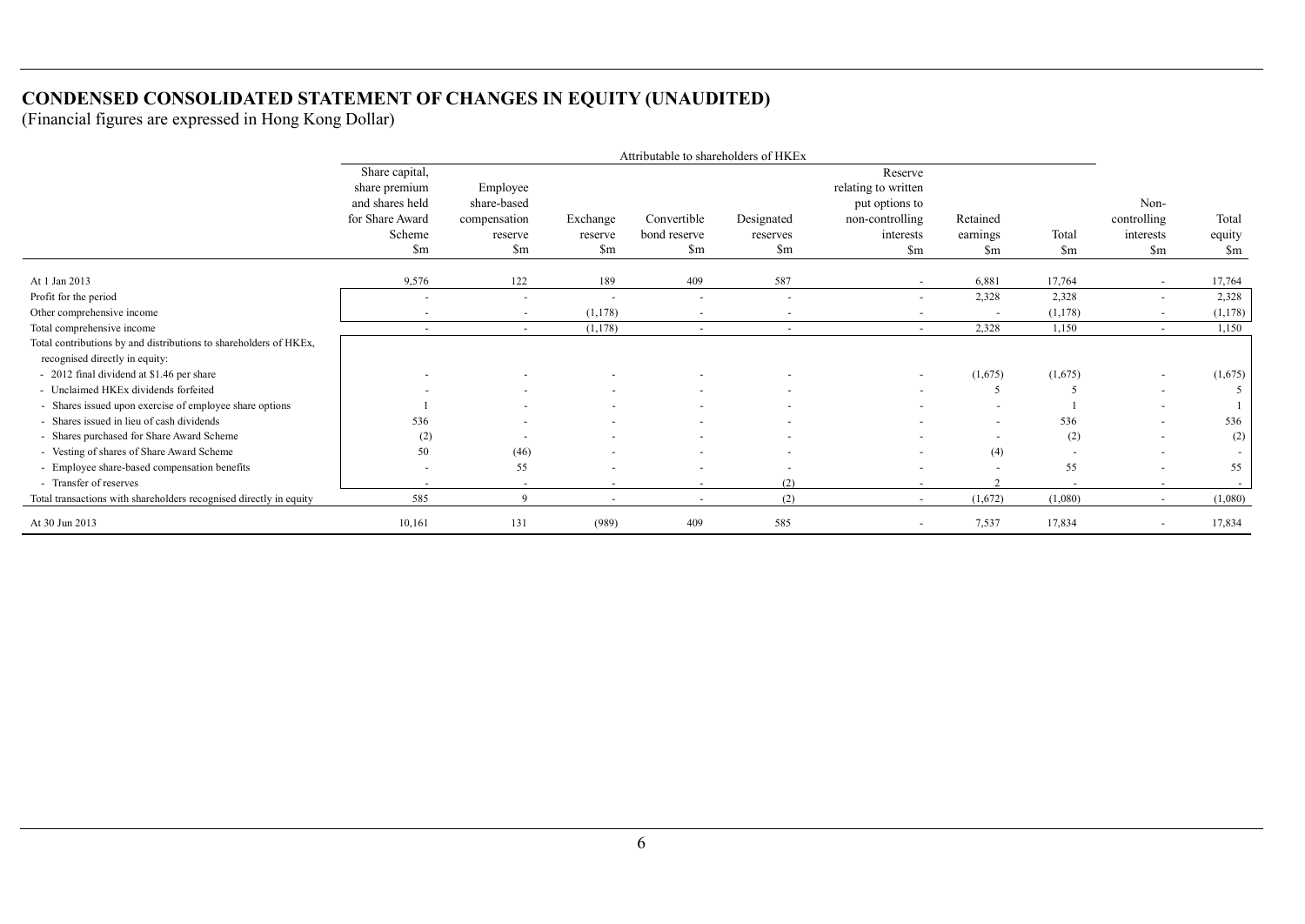## **CONDENSED CONSOLIDATED STATEMENT OF CASH FLOWS (UNAUDITED)**

(Financial figures are expressed in Hong Kong Dollar)

|                                                                                                               | Note | <b>Six months</b><br>ended<br>30 Jun 2014<br>Sm | Six months<br>ended<br>30 Jun 2013<br>\$m |
|---------------------------------------------------------------------------------------------------------------|------|-------------------------------------------------|-------------------------------------------|
| <b>CASH FLOWS FROM OPERATING ACTIVITIES</b>                                                                   |      |                                                 |                                           |
| Net cash inflow from operating activities                                                                     | 20   | 1,852                                           | 2,638                                     |
|                                                                                                               |      |                                                 |                                           |
| <b>CASH FLOWS FROM INVESTING ACTIVITIES</b>                                                                   |      |                                                 |                                           |
| Payments for purchases of fixed assets and intangible assets                                                  |      | (395)                                           | (363)                                     |
| Net decrease in financial assets of the Corporate Funds:                                                      |      |                                                 |                                           |
| Decrease in time deposits with original maturities more than three months                                     |      | 1,129                                           | 831                                       |
| Net proceeds from sales or maturity of financial assets measured at                                           |      |                                                 |                                           |
| amortised cost (excluding time deposits)                                                                      |      |                                                 | 24                                        |
| Net proceeds from sales or maturity of financial assets measured at                                           |      |                                                 |                                           |
| fair value through profit or loss                                                                             |      |                                                 | 247                                       |
| Interest received from financial assets measured at amortised cost                                            |      |                                                 |                                           |
| (excluding time deposits)                                                                                     |      |                                                 | 1                                         |
| Interest received from financial assets measured at fair value through                                        |      |                                                 |                                           |
| profit or loss                                                                                                |      | 13                                              | 14                                        |
| Net cash inflow from investing activities                                                                     |      | 747                                             | 754                                       |
| <b>CASH FLOWS FROM FINANCING ACTIVITIES</b>                                                                   |      |                                                 |                                           |
| Proceeds from issuance of shares upon exercise of employee share options                                      |      | 9                                               | 1                                         |
| Purchases of shares for Share Award Scheme                                                                    |      |                                                 | (2)                                       |
| Proceeds from issuance of notes                                                                               |      | 737                                             |                                           |
| Payments of transaction costs on issuance of notes                                                            |      | (2)                                             |                                           |
| Repayments of bank borrowings                                                                                 |      | (737)                                           |                                           |
| Payments of finance costs                                                                                     |      | (40)                                            | (44)                                      |
| Dividends paid to shareholders of HKEx                                                                        |      | (1,272)                                         | (1,130)                                   |
| Net cash outflow from financing activities                                                                    |      | (1,305)                                         | (1, 175)                                  |
| Net increase in cash and cash equivalents                                                                     |      | 1,294                                           | 2,217                                     |
| Cash and cash equivalents at 1 Jan                                                                            |      | 6,375                                           | 4,035                                     |
| Exchange differences on cash and cash equivalents                                                             |      | 42                                              | (41)                                      |
| Cash and cash equivalents at 30 Jun                                                                           |      | 7,711                                           | 6,211                                     |
|                                                                                                               |      |                                                 |                                           |
| Analysis of cash and cash equivalents<br>Cash on hand and balances and deposits with banks of Corporate Funds | 11   | 7,711                                           | 6,211                                     |
|                                                                                                               |      |                                                 |                                           |

(a) The cash and cash equivalents of Clearing House Funds, Margin Funds and cash collateral are held for specific purposes and cannot be used by the Group to finance other activities. Therefore, they are not included in cash and cash equivalents of the Group for cash flow purposes in the condensed consolidated statement of cash flows.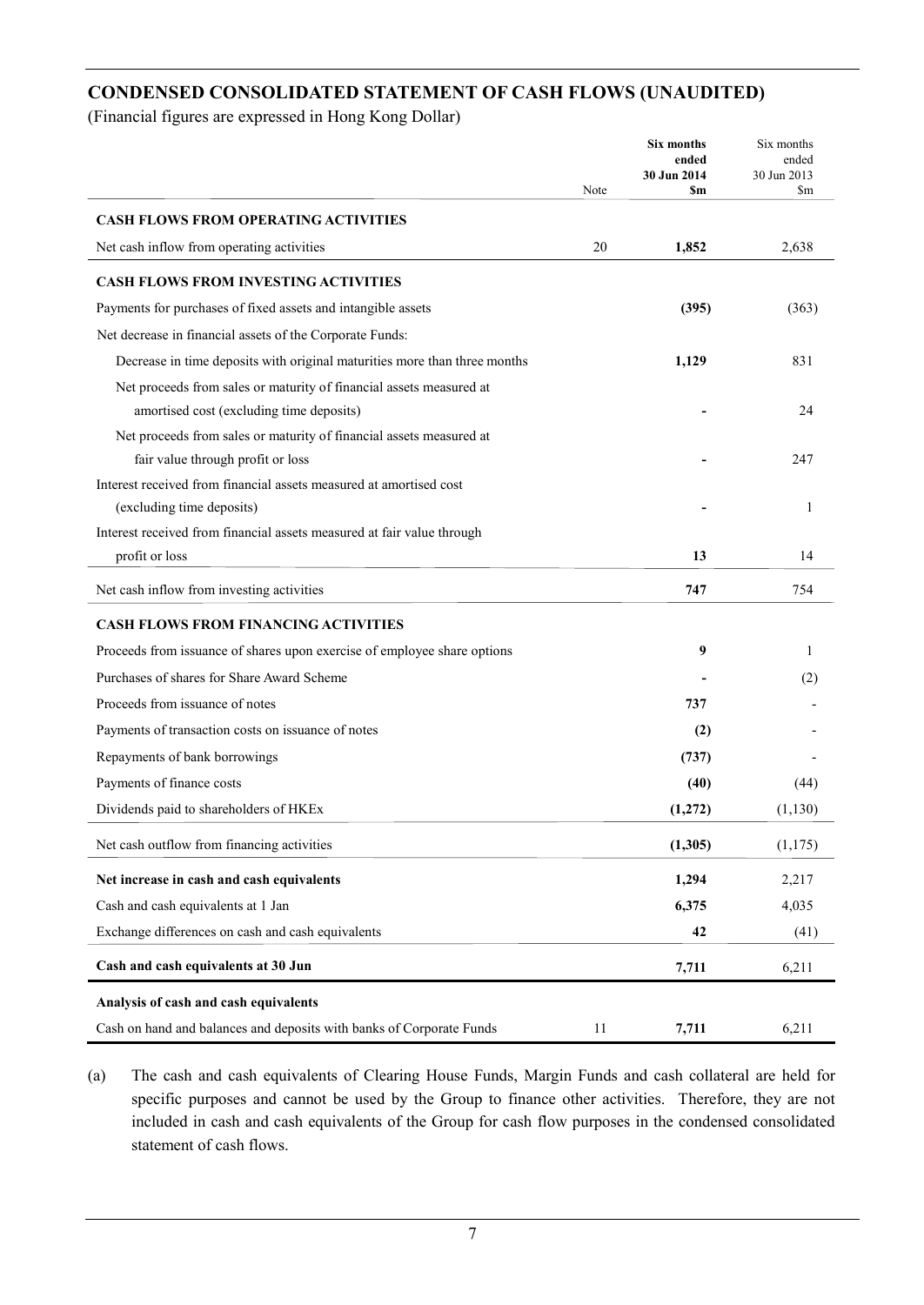(Financial figures are expressed in Hong Kong Dollar unless otherwise stated)

#### **1. Basis of Preparation and Accounting Policies**

These unaudited condensed consolidated financial statements are prepared in accordance with Hong Kong Accounting Standard (HKAS) 34: Interim Financial Reporting, issued by the Hong Kong Institute of Certified Public Accountants.

These unaudited condensed consolidated financial statements should be read in conjunction with the 2013 annual consolidated financial statements. The accounting policies and methods of computation used in the preparation of these condensed consolidated financial statements are consistent with those used in the annual consolidated financial statements for the year ended 31 December 2013.

## **2. Operating Segments**

Hong Kong Exchanges and Clearing Limited (HKEx or the Company) and its subsidiaries (collectively the Group) determine its operating segments based on the reports that are used to make strategic decisions reviewed by the chief operating decision-maker.

The Group has five reportable segments ("Corporate Items" is not a reportable segment). The segments are managed separately as each segment offers different products and services and requires different information technology systems and marketing strategies. The operations in each of the Group's reportable segments are as follows:

The **Cash** segment covers all equity products traded on the Cash Market platforms, sales of market data relating to these products and other related activities. Currently, the Group operates two Cash Market platforms, the Main Board and the Growth Enterprise Market (GEM). The major sources of revenue of the segment are trading fees, trading tariff and listing fees of equity products and market data fees.

The **Equity and Financial Derivatives** segment refers to derivatives products traded on Hong Kong Futures Exchange Limited (Futures Exchange) and The Stock Exchange of Hong Kong Limited (Stock Exchange) and other related activities. These include the provision and maintenance of trading platforms for a range of equity and financial derivatives products, such as stock and equity index futures and options, derivative warrants (DWs), callable bull/bear contracts (CBBCs) and warrants and sales of market data relating to these products. The major sources of revenue are trading fees, trading tariff and listing fees of derivatives products and market data fees.

The **Commodities** segment refers to the operations of The London Metal Exchange (LME), which operates an exchange in the United Kingdom for the trading of base metals futures and options contracts. The major sources of revenue of the segment are trading fees, commodity market data fees and fees generated from other ancillary operations.

The **Clearing** segment refers to the operations of the four clearing houses, namely Hong Kong Securities Clearing Company Limited (HKSCC), The SEHK Options Clearing House Limited (SEOCH), HKFE Clearing Corporation Limited (HKCC) and OTC Clearing Hong Kong Limited (OTC Clear), which are responsible for clearing, settlement and custodian activities of the Stock Exchange and the Futures Exchange, clearing over-the-counter derivatives contracts, and the development and operations of the new clearing house for clearing base metals futures and options contracts traded on LME (LME Clear Limited (LME Clear)). Its principal sources of revenue are derived from providing clearing, settlement, depository, custody and nominee services and net investment income earned on Margin Funds, cash collateral and Clearing House Funds.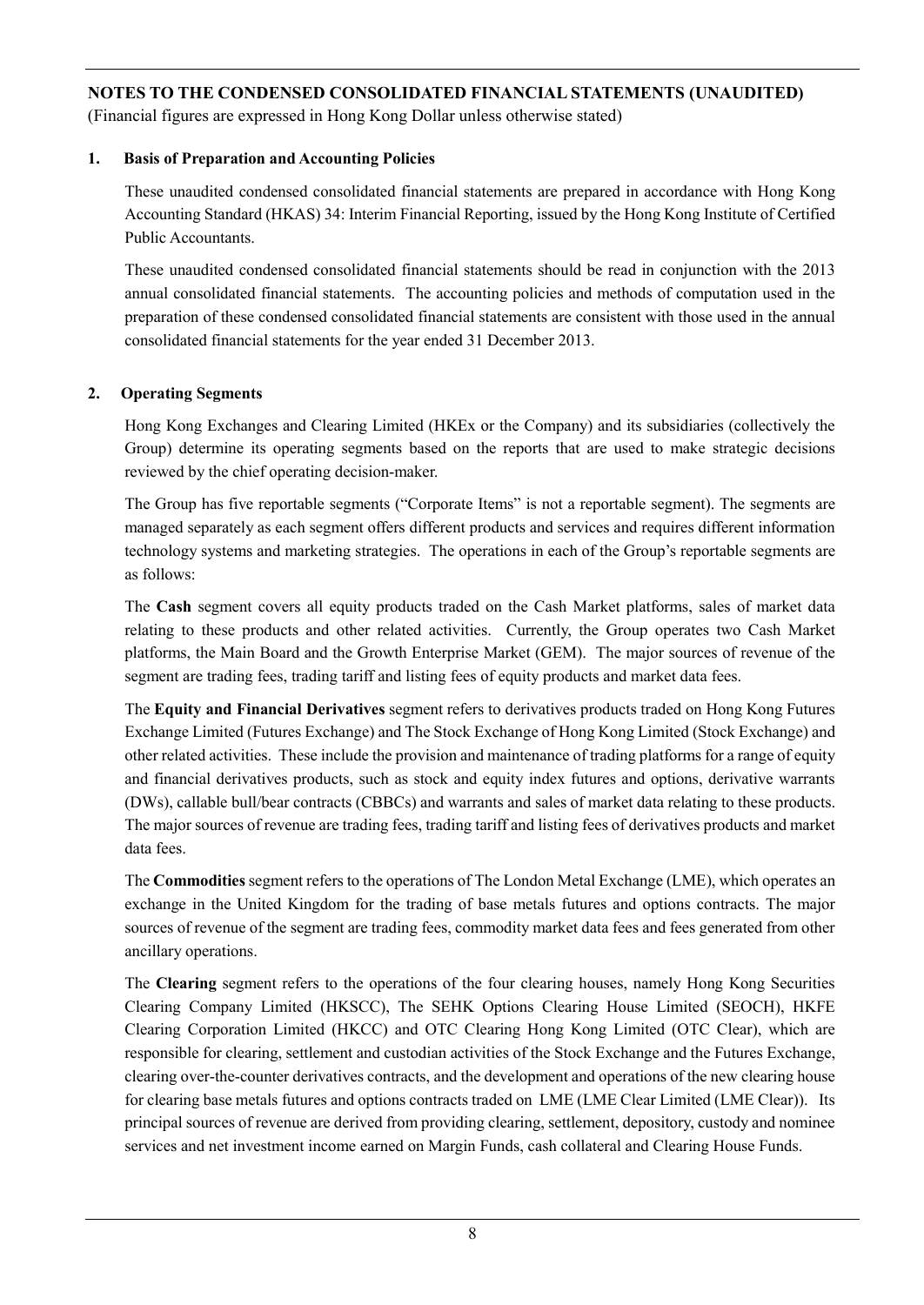#### **2. Operating Segments (continued)**

The **Platform and Infrastructure** segment refers to all services in connection with providing users with access to the platform and infrastructure of the Group. Its major sources of revenue are network, terminal user, dataline and software sub-license fees, trading booth user fees and hosting services fees.

Central income (mainly net investment income of Corporate Funds) and central costs (mainly costs of central support functions that provide services to all of the operating segments, finance costs and other costs not directly related to any of the operating segments) are included as "Corporate Items".

The chief operating decision-maker assesses the performance of the operating segments principally based on their EBITDA. An analysis by operating segment of the Group's EBITDA and profit before taxation for the period is as follows:

|                                  | Six months ended 30 Jun 2014 |                          |                    |                          |                          |                          |          |
|----------------------------------|------------------------------|--------------------------|--------------------|--------------------------|--------------------------|--------------------------|----------|
|                                  |                              | <b>Equity</b> and        |                    |                          | <b>Platform</b>          |                          |          |
|                                  |                              | Financial                |                    |                          | and                      | Corporate                |          |
|                                  | Cash                         | <b>Derivatives</b>       | <b>Commodities</b> | <b>Clearing</b>          | Infrastructure           | <b>Items</b>             | Group    |
|                                  | <b>Sm</b>                    | <b>Sm</b>                | S <sub>m</sub>     | \$m                      | \$m                      | <b>Sm</b>                | \$m      |
| Revenue from external customers  | 1,316                        | 788                      | 645                | 1,315                    | 196                      | 3                        | 4,263    |
| Net investment income            | ٠                            | $\overline{\phantom{a}}$ | -                  | 262                      | -                        | 87                       | 349      |
| Sundry income                    | $\overline{\phantom{a}}$     | $\overline{\phantom{0}}$ | ٠                  | 9                        | -                        |                          | 9        |
| Revenue and other income         | 1,316                        | 788                      | 645                | 1,586                    | 196                      | 90                       | 4,621    |
| Operating expenses               | (223)                        | (199)                    | (328)              | (248)                    | (73)                     | (352)                    | (1, 423) |
| Reportable segment EBITDA        | 1,093                        | 589                      | 317                | 1,338                    | 123                      | (262)                    | 3,198    |
| Depreciation and amortisation    | (42)                         | (31)                     | (171)              | (41)                     | (24)                     | (15)                     | (324)    |
| Finance costs                    | ٠                            | $\overline{\phantom{0}}$ | -                  | $\overline{\phantom{a}}$ | $\overline{\phantom{a}}$ | (98)                     | (98)     |
| Share of loss of a joint venture | -                            | (5)                      | -                  | ٠                        | -                        | $\overline{\phantom{a}}$ | (5)      |
| Reportable segment profit before |                              |                          |                    |                          |                          |                          |          |
| taxation                         | 1,051                        | 553                      | 146                | 1,297                    | 99                       | (375)                    | 2,771    |

|                                              | Six months ended 30 Jun 2013 |                          |                          |                          |                          |                              |         |
|----------------------------------------------|------------------------------|--------------------------|--------------------------|--------------------------|--------------------------|------------------------------|---------|
|                                              |                              | Equity and<br>Financial  |                          |                          | Platform<br>and          | Corporate                    |         |
|                                              | Cash                         | Derivatives              | Commodities              | Clearing                 | Infrastructure           | Items                        | Group   |
|                                              | \$m                          | $\mathbf{Sm}$            | $\mathbb{S}_{m}$         | \$m                      | $\mathbf{Sm}$            | $\mathbb{S}_{m}$             | Sm      |
| Revenue from external customers              | 1,233                        | 870                      | 608                      | 1,282                    | 168                      | $\overline{2}$               | 4,163   |
| Net investment income                        | $\overline{a}$               | $\overline{\phantom{a}}$ | $\overline{\phantom{a}}$ | 159                      | $\overline{\phantom{a}}$ | 113                          | 272     |
| Sundry income                                | ٠                            | ۰                        | $\overline{\phantom{a}}$ | 5                        | $\blacksquare$           |                              | 5       |
| Revenue and other income                     | 1,233                        | 870                      | 608                      | 1,446                    | 168                      | 115                          | 4,440   |
| Operating expenses                           | (227)                        | (222)                    | (224)                    | (277)                    | (63)                     | (328)                        | (1,341) |
| Reportable segment EBITDA                    | 1,006                        | 648                      | 384                      | 1,169                    | 105                      | (213)                        | 3,099   |
| Depreciation and amortisation                | (24)                         | (21)                     | (132)                    | (29)                     | (19)                     | (8)                          | (233)   |
| Finance costs                                | ٠                            | $\overline{\phantom{a}}$ | $\overline{\phantom{a}}$ | $\overline{\phantom{a}}$ | $\overline{\phantom{a}}$ | (92)                         | (92)    |
| Share of loss of a joint venture             | $\overline{a}$               | (4)                      | $\overline{\phantom{a}}$ | $\overline{a}$           |                          | $\qquad \qquad \blacksquare$ | (4)     |
| Reportable segment profit before<br>taxation | 982                          | 623                      | 252                      | 1,140                    | 86                       | (313)                        | 2,770   |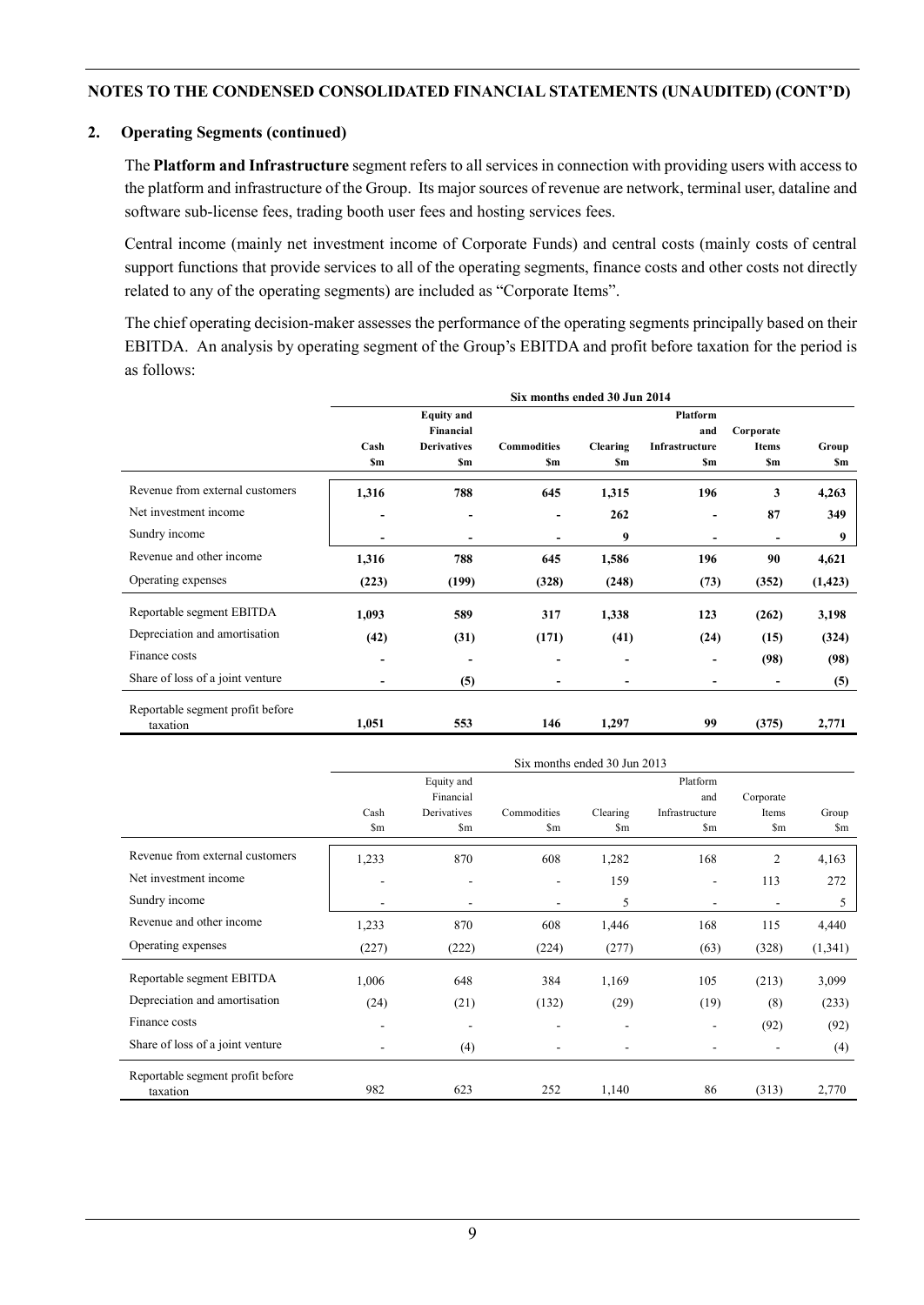## **3. Trading Fees and Trading Tariff**

|                                                                                     | Six months<br>ended | Six months<br>ended |
|-------------------------------------------------------------------------------------|---------------------|---------------------|
|                                                                                     | 30 Jun 2014<br>Sm   | 30 Jun 2013<br>\$m  |
| Trading fees and trading tariff were derived from:                                  |                     |                     |
| Securities traded on the Stock Exchange (excluding stock options contracts)         | 921                 | 950                 |
| Futures and options contracts traded on the Stock Exchange and the Futures Exchange | 376                 | 430                 |
| Base metals futures and options contracts traded on LME                             | 468                 | 436                 |
|                                                                                     | 1.765               | 1,816               |

#### **4. Net Investment Income**

|                                                                              | <b>Six months</b><br>ended<br>30 Jun 2014<br>\$m | Six months<br>ended<br>30 Jun 2013<br>$\mathbb{S}_{m}$ |
|------------------------------------------------------------------------------|--------------------------------------------------|--------------------------------------------------------|
| Gross interest income                                                        | 292                                              | 165                                                    |
| Interest rebates to Participants                                             | (2)                                              | (2)                                                    |
| Net interest income                                                          | 290                                              | 163                                                    |
| Net fair value gains including interest income on financial assets measured  |                                                  |                                                        |
| at fair value through profit or loss and financial liabilities at fair value |                                                  |                                                        |
| through profit or loss                                                       | 50                                               | 117                                                    |
| Others                                                                       | 9                                                | (8)                                                    |
| Net investment income                                                        | 349                                              | 272                                                    |

## **5. Staff Costs and Related Expenses**

Staff costs and related expenses comprised the following:

|                                                                       | Six months<br>ended<br>30 Jun 2014<br>\$m | Six months<br>ended<br>30 Jun 2013<br>\$m |
|-----------------------------------------------------------------------|-------------------------------------------|-------------------------------------------|
| Salaries and other short-term employee benefits                       | 697                                       | 650                                       |
| Employee share-based compensation benefits of HKEx Share Award Scheme |                                           |                                           |
| (Share Award Scheme)                                                  | 59                                        | 55                                        |
| Termination benefits                                                  | 5                                         | 3                                         |
| Retirement benefit costs (note 23(b))                                 | -61                                       | 47                                        |
|                                                                       | 822                                       | 755                                       |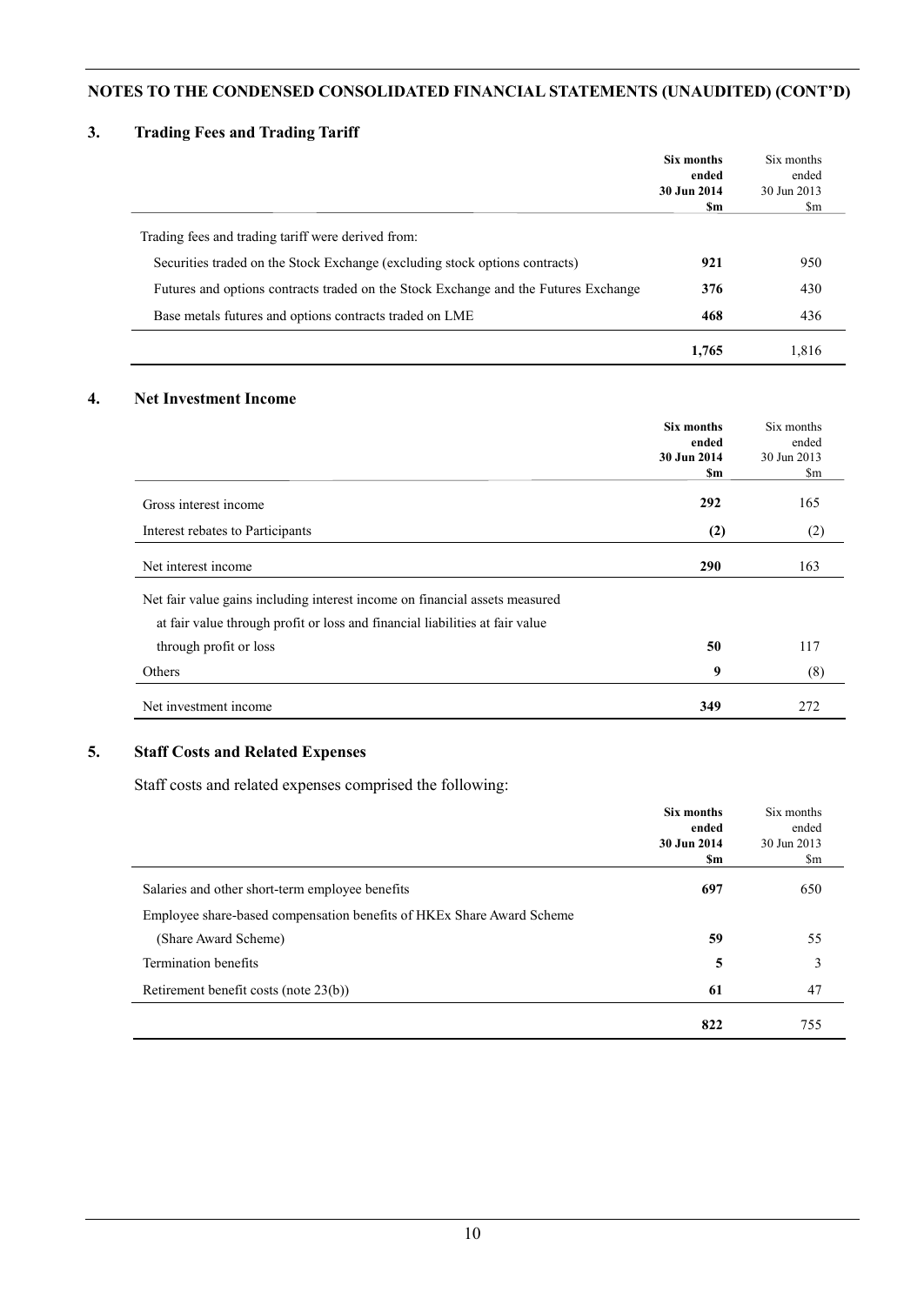#### **6. Reversal of Provision for Impairment Losses Arising from Participants' Default on Market Contracts**

In prior years, the Group lodged claims with the liquidators of Lehman Brothers Securities Asia Limited (LBSA) in respect of the losses of approximately \$160 million previously recognised in the Group's results. In May 2014, the liquidators declared an interim dividend and the amount received has been recognised in the Group's condensed consolidated income statement for the six months ended 30 June 2014. The amount relating to the reversal of the provision for closing-out losses was then appropriated to the HKSCC Guarantee Fund reserve from retained earnings under the clearing house rules.

No further adjustment in respect of the claims has been made in these interim results, as the Group is unable to estimate with any degree of accuracy the outcome of further distributions, if any, from the liquidators of LBSA.

#### **7. Finance Costs**

|                                                             | Six months<br>ended<br>30 Jun 2014<br>\$m | Six months<br>ended<br>30 Jun 2013<br>\$m |
|-------------------------------------------------------------|-------------------------------------------|-------------------------------------------|
| Interest expenses on borrowings                             | 99                                        | 90                                        |
| Net foreign exchange (gains)/losses on financing activities | (1)                                       |                                           |
|                                                             | 98                                        | 92                                        |

#### **8. Taxation**

Taxation charge/(credit) in the condensed consolidated income statement represented:

|                                     | Six months  | Six months  |
|-------------------------------------|-------------|-------------|
|                                     | ended       | ended       |
|                                     | 30 Jun 2014 | 30 Jun 2013 |
|                                     | \$m         | \$m         |
| Current tax - Hong Kong Profits Tax | 427         | 401         |
| Current tax - Overseas Tax          |             | 100         |
|                                     | 427         | 501         |
| Deferred tax                        | (10)        | (59)        |
|                                     | 417         | 442         |

Hong Kong Profits Tax has been provided at the rate of 16.5 per cent (2013: 16.5 per cent) and overseas profits tax at the rates of taxation prevailing in the countries in which the Group operates.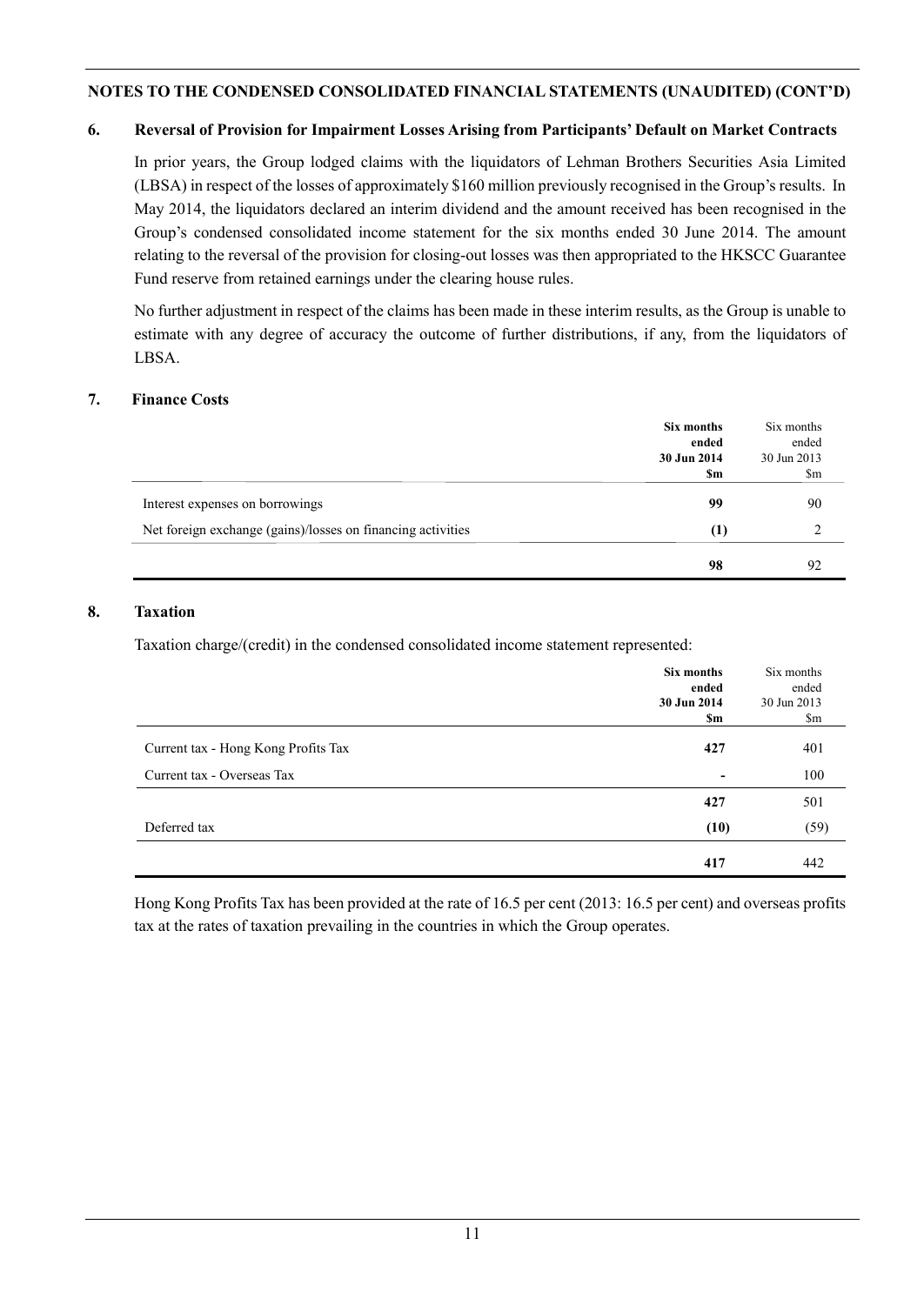## **9. Earnings Per Share**

The calculation of the basic and diluted earnings per share is as follows:

(a) Basic earnings per share

|                                                 | Six months<br>ended<br>30 Jun 2014 | Six months<br>ended<br>30 Jun 2013 |
|-------------------------------------------------|------------------------------------|------------------------------------|
| Profit attributable to shareholders (\$m)       | 2.367                              | 2,328                              |
| Weighted average number of shares in issue less |                                    |                                    |
| shares held for Share Award Scheme (in '000)    | 1,161,380                          | 1,148,265                          |
| Basic earnings per share (\$)                   | 2.04                               | 2.03                               |

#### (b) Diluted earnings per share

|                                                      | Six months           | Six months           |
|------------------------------------------------------|----------------------|----------------------|
|                                                      | ended<br>30 Jun 2014 | ended<br>30 Jun 2013 |
| Profit attributable to shareholders (\$m)            | 2,367                | 2,328                |
| Weighted average number of shares in issue less      |                      |                      |
| shares held for Share Award Scheme (in '000)         | 1,161,380            | 1,148,265            |
| Effect of employee share options (in '000)           | 458                  | 734                  |
| Effect of shares awarded under Share Award Scheme    |                      |                      |
| (Awarded Shares) (in '000)                           | 1,281                | 2,221                |
| Weighted average number of shares for the purpose of |                      |                      |
| calculating diluted earnings per share (in '000)     | 1,163,119            | 1,151,220            |
| Diluted earnings per share (\$)                      | 2.04                 | 2.02                 |

(i) The effects of the outstanding convertible bonds (note 16) were not included in the computation of diluted earnings per share as they were anti-dilutive.

## **10. Dividends**

|                                                                        | Six months<br>ended<br>30 Jun 2014 | Six months<br>ended<br>30 Jun 2013 |
|------------------------------------------------------------------------|------------------------------------|------------------------------------|
|                                                                        | \$m                                | \$m                                |
| Interim dividend declared of \$1.83 (2013: \$1.82) per share at 30 Jun | 2,136                              | 2,100                              |
| Less: Dividend for shares held by Share Award Scheme at 30 Jun         | (3)                                | (4)                                |
|                                                                        | 2,133                              | 2,096                              |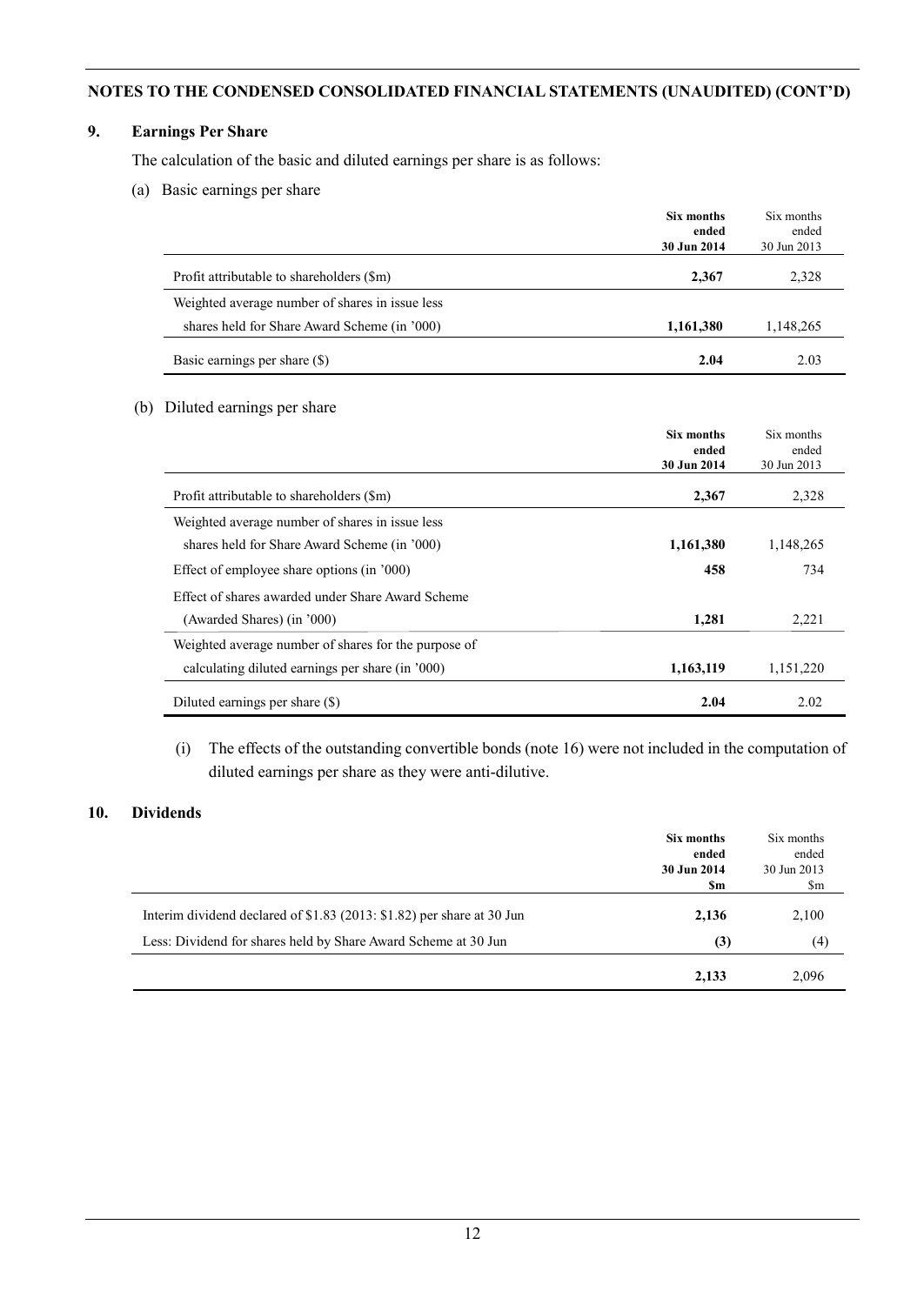#### **11. Financial Assets**

The Clearing House Funds, Margin Funds and cash collateral, and Corporate Funds are invested into cash and cash equivalents, financial assets measured at fair value through profit or loss and financial assets measured at amortised cost, details of which are as follows:

|                                                                | At                 | At                           |
|----------------------------------------------------------------|--------------------|------------------------------|
|                                                                | 30 Jun 2014<br>\$m | 31 Dec 2013<br>$\mathbf{Sm}$ |
|                                                                |                    |                              |
| Clearing House Funds (notes (a) and 15)                        |                    |                              |
| Cash and cash equivalents                                      | 3,194              | 4,271                        |
| Financial assets measured at amortised cost                    | 34                 | 200                          |
|                                                                | 3,228              | 4,471                        |
| Margin Funds and cash collateral (note 13)                     |                    |                              |
| Cash and cash equivalents                                      | 40,133             | 30,650                       |
| Financial assets measured at fair value through profit or loss | 1,803              | 1,802                        |
| Financial assets measured at amortised cost                    | 5,167              | 7,335                        |
| Accounts receivable and deposits                               | 5                  | 6                            |
|                                                                | 47,108             | 39,793                       |
| Corporate Funds                                                |                    |                              |
| Cash and cash equivalents (note (a))                           | 7,711              | 6,531                        |
| Financial assets measured at fair value through profit or loss | 2,193              | 2,100                        |
| Financial assets measured at amortised cost                    | 379                | 1,511                        |
|                                                                | 10,283             | 10,142                       |
|                                                                | 60,619             | 54,406                       |

The expected maturity dates of the financial assets are analysed as follows:

|                      |                                                        |                                                         | At 30 Jun 2014                   |                     | At 31 Dec 2013                                           |                                                                               |                                              |                                 |
|----------------------|--------------------------------------------------------|---------------------------------------------------------|----------------------------------|---------------------|----------------------------------------------------------|-------------------------------------------------------------------------------|----------------------------------------------|---------------------------------|
|                      | <b>Clearing</b><br><b>House</b><br><b>Funds</b><br>\$m | Margin<br><b>Funds</b><br>and cash<br>collateral<br>\$m | Corporate<br><b>Funds</b><br>\$m | <b>Total</b><br>\$m | Clearing<br>House<br>Funds<br>$\mathop{\rm Sm}\nolimits$ | Margin<br>Funds<br>and cash<br>collateral<br>$\mathop{\mathrm {Sm}}\nolimits$ | Corporate<br>Funds<br>$\mathop{\mathrm{Sm}}$ | Total<br>$\mathop{\mathrm{Sm}}$ |
| Within twelve months | 3,228                                                  | 47,108                                                  | 10,086                           | 60,422              | 4,471                                                    | 39,793                                                                        | 9.941                                        | 54,205                          |
| Over twelve months   | $\overline{\phantom{a}}$                               | -                                                       | 197                              | 197                 |                                                          | -                                                                             | 201                                          | 201                             |
|                      | 3,228                                                  | 47,108                                                  | 10,283                           | 60,619              | 4,471                                                    | 39,793                                                                        | 10,142                                       | 54,406                          |

(a) Amounts of Clearing House Funds included \$157 million (31 December 2013: \$Nil) for contribution to the Rates and FX Guarantee Resources of OTC Clear. At 31 December 2013, \$156 million had been earmarked and held within the Group's Corporate Funds. This has now been transferred to separately designated and managed accounts and included in Clearing House Funds for presentation purpose.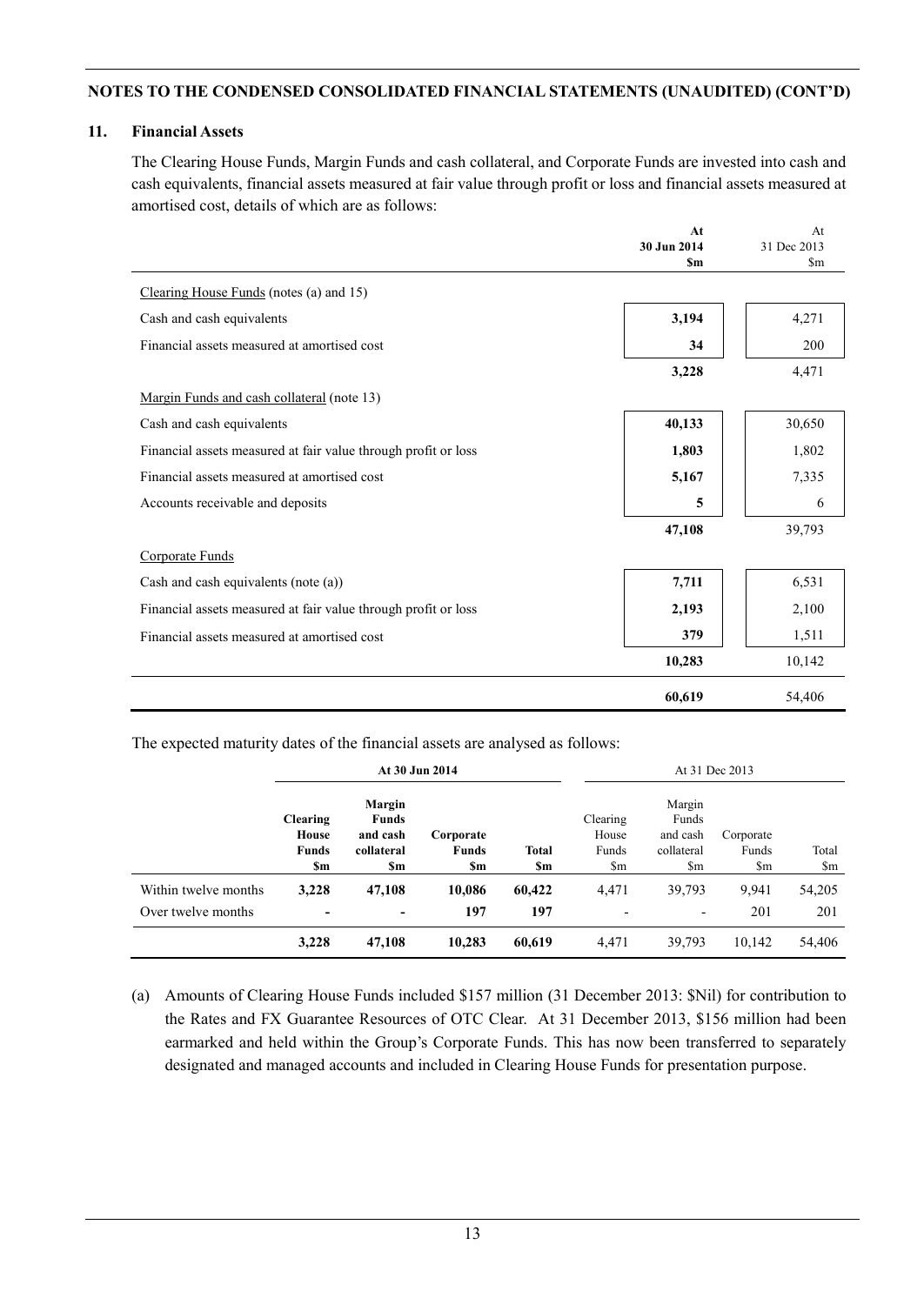#### **12. Accounts Receivable, Prepayments and Deposits**

The Group's accounts receivable, prepayments and deposits mainly represented the Group's Continuous Net Settlement money obligations receivable under the T+2 settlement cycle, which accounted for 85 per cent (31 December 2013: 90 per cent) of the total accounts receivable, prepayments and deposits. Continuous Net Settlement money obligations receivable mature within two days after the trade date. Fees receivable are due immediately or up to 60 days depending on the type of services rendered. The majority of the remaining accounts receivable, prepayments and deposits were due within three months.

#### **13. Margin Deposits and Cash Collateral from Clearing Participants**

|                                                                  | At          | At          |
|------------------------------------------------------------------|-------------|-------------|
|                                                                  | 30 Jun 2014 | 31 Dec 2013 |
|                                                                  | Sm          | \$m         |
| Margin deposits and cash collateral from Clearing Participants   |             |             |
| comprised (note $(a)$ ):                                         |             |             |
| SEOCH Clearing Participants' margin deposits                     | 4,555       | 4,420       |
| <b>HKCC</b> Clearing Participants' margin deposits               | 40,427      | 33,116      |
| HKSCC Clearing Participants' margin deposits and cash collateral | 2,109       | 2,240       |
| OTC Clear Clearing Participants' margin deposits                 | 17          | 17          |
|                                                                  | 47,108      | 39,793      |

(a) Amounts excluded non-cash collateral received and utilised as alternative to cash margin and cash collateral.

#### **14. Accounts Payable, Accruals and Other Liabilities**

The Group's accounts payable, accruals and other liabilities mainly represented the Group's Continuous Net Settlement money obligations payable, which accounted for 75 per cent (31 December 2013: 77 per cent) of the total accounts payable, accruals and other liabilities. Continuous Net Settlement money obligations payable mature within two days after the trade date. The majority of the remaining accounts payable, accruals and other liabilities mature within three months.

During the six months ended 30 June 2014, \$17 million (2013: \$5 million) of dividends declared by HKEx, which were unclaimed over a period of six years from the date of payment, were forfeited and transferred to retained earnings in accordance with HKEx's Articles of Association.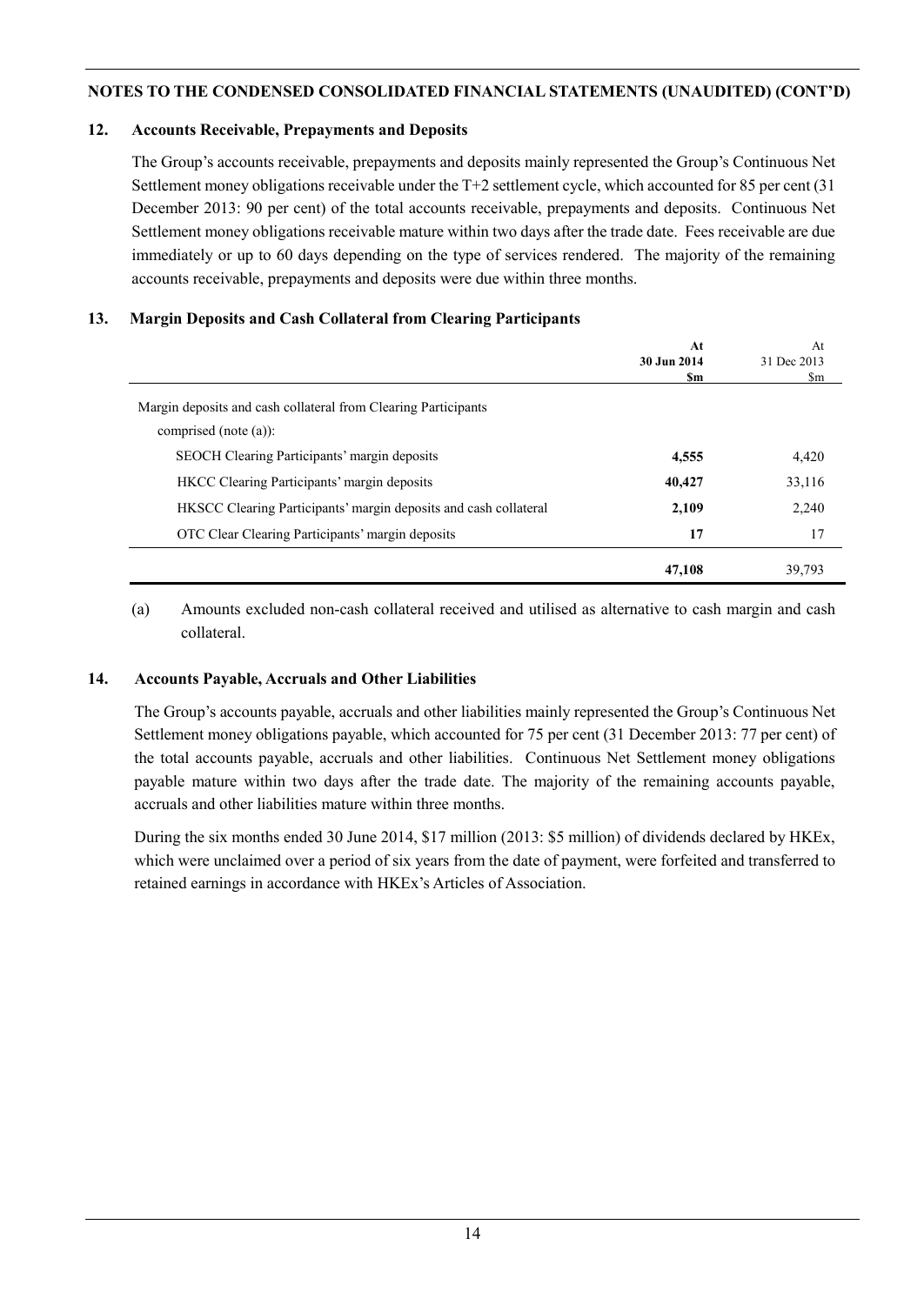#### **15. Clearing House Funds**

|                                                                        | At<br>30 Jun 2014<br><b>Sm</b> | At<br>31 Dec 2013<br>\$m |
|------------------------------------------------------------------------|--------------------------------|--------------------------|
| Clearing House Funds comprised:                                        |                                |                          |
| Clearing Participants' cash contributions (note (a))                   | 2,426                          | 3,884                    |
| Contribution from Corporate Funds for Rates and FX Guarantee Resources |                                |                          |
| of OTC Clear                                                           | 156                            |                          |
| Designated reserves (note 19)                                          | 644                            | 586                      |
|                                                                        | 3,226                          | 4,470                    |
| Clearing House Funds were invested in the following instruments        |                                |                          |
| for managing the obligations of the Funds:                             |                                |                          |
| Financial assets of Clearing House Funds (note 11)                     | 3,228                          | 4,471                    |
| Less: Other financial liabilities of Clearing House Funds              | (2)                            | (1)                      |
|                                                                        | 3,226                          | 4,470                    |
| Clearing House Funds comprised the following Funds:                    |                                |                          |
| <b>HKSCC Guarantee Fund</b>                                            | 983                            | 2,155                    |
| <b>SEOCH Reserve Fund</b>                                              | 378                            | 588                      |
| <b>HKCC Reserve Fund</b>                                               | 1,507                          | 1,576                    |
| OTC Clear Rates and FX Guarantee Fund                                  | 201                            | 151                      |
| OTC Clear Rates and FX Guarantee Resources                             | 157                            |                          |
|                                                                        | 3,226                          | 4,470                    |

(a) Amounts excluded bank guarantees received and utilised as alternatives to cash contributions.

#### **16. Borrowings**

|                                                  | At<br>30 Jun 2014<br>\$m | At<br>31 Dec 2013<br>$\mathbb{S}_{m}$ |
|--------------------------------------------------|--------------------------|---------------------------------------|
| Bank borrowings                                  | 1,589                    | 2,326                                 |
| Convertible bonds                                | 3,652                    | 3,607                                 |
| <b>Notes</b>                                     | 1,513                    | 770                                   |
| Written put options to non-controlling interests | 222                      | 218                                   |
| Total borrowings                                 | 6,976                    | 6,921                                 |

On 24 January 2014, HKEx issued US\$95 million (HK\$737 million) senior notes to independent third parties with a maturity of five years due on 24 January 2019. The notes bear coupon interest at a rate of 2.85 per cent per annum payable semi-annually in arrears. The proceeds were used to repay the floating rate bank borrowings.

During the six months ended 30 June 2014, none of the convertible bonds were redeemed or converted, and none of the written put options were exercised. With effect from 26 April 2014, the conversion price of the convertible bonds has been adjusted from HK\$160 per share to HK\$157.62 per share.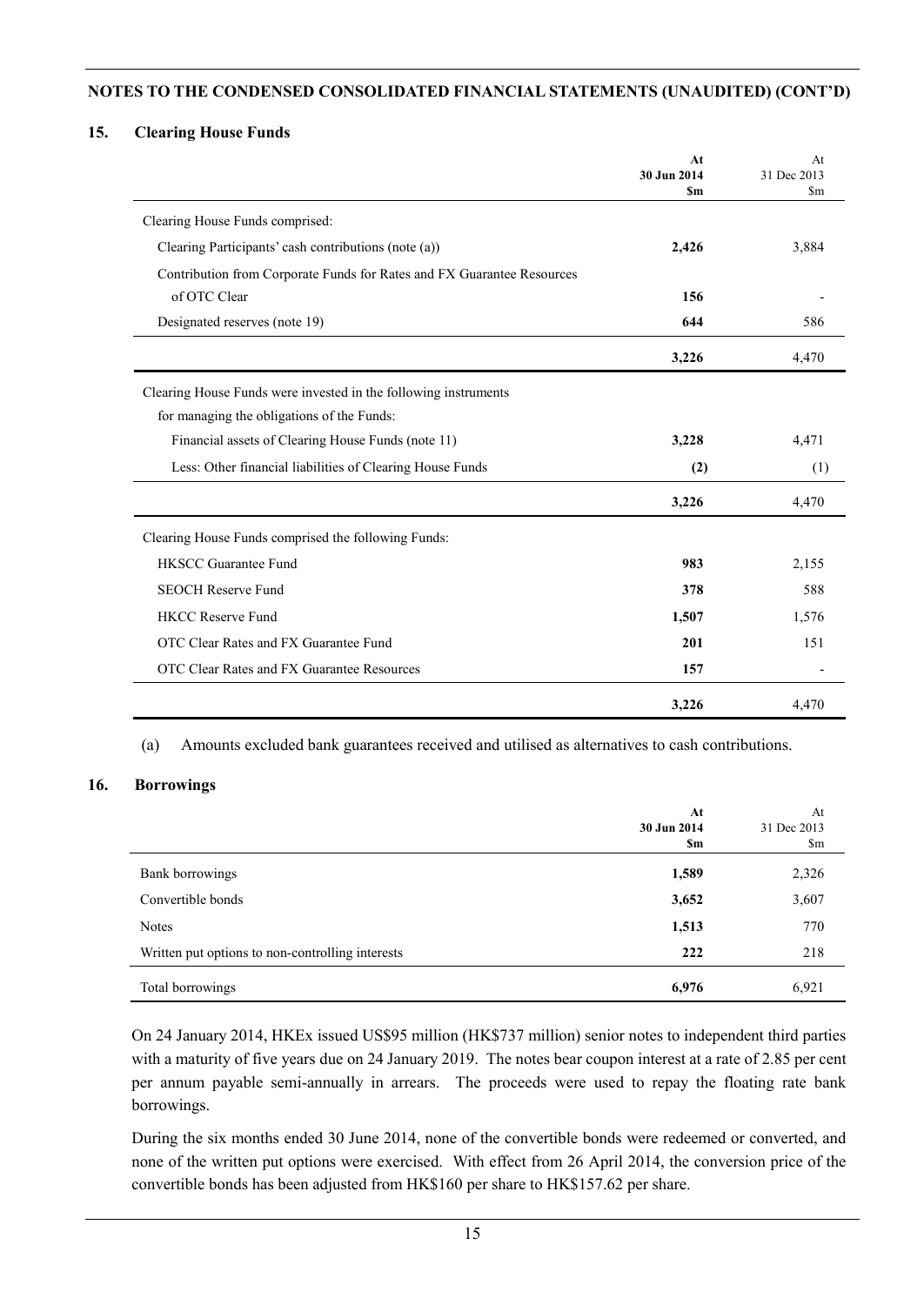#### **17. Share Capital, Share Premium and Shares Held for Share Award Scheme**

|                                                                                                                                                                                      | Issued and fully paid:            |                                |                                          |                                                                      |                          |  |
|--------------------------------------------------------------------------------------------------------------------------------------------------------------------------------------|-----------------------------------|--------------------------------|------------------------------------------|----------------------------------------------------------------------|--------------------------|--|
|                                                                                                                                                                                      | <b>Number</b><br>of shares<br>000 | <b>Share</b><br>capital<br>\$m | <b>Share</b><br>premium<br>$\mathbf{Sm}$ | <b>Shares held for</b><br><b>Share Award</b><br><b>Scheme</b><br>\$m | Total<br>\$ <sub>m</sub> |  |
| At 1 Jan 2013                                                                                                                                                                        | 1,147,408                         | 1,150                          | 8,731                                    | (305)                                                                | 9,576                    |  |
| Shares issued upon exercise of employee share<br>options (note $(a)$ )<br>Shares issued in lieu of cash dividends (note (b))                                                         | 59                                |                                | 1                                        |                                                                      | 1                        |  |
| - total                                                                                                                                                                              | 11,648                            | 11                             | 1,430                                    | $\overline{\phantom{0}}$                                             | 1,441                    |  |
| - to Share Award Scheme                                                                                                                                                              | (57)                              |                                |                                          | (8)                                                                  | (8)                      |  |
|                                                                                                                                                                                      | 11,591                            | 11                             | 1,430                                    | (8)                                                                  | 1,433                    |  |
| Shares purchased for Share Award Scheme                                                                                                                                              | (19)                              |                                |                                          | (2)                                                                  | (2)                      |  |
| Vesting of shares of Share Award Scheme (note (c))                                                                                                                                   | 1,080                             |                                | 5                                        | 141                                                                  | 146                      |  |
| At 31 Dec 2013                                                                                                                                                                       | 1,160,119                         | 1,161                          | 10,167                                   | (174)                                                                | 11,154                   |  |
| At 1 Jan 2014                                                                                                                                                                        | 1,160,119                         | 1,161                          | 10,167                                   | (174)                                                                | 11,154                   |  |
| Shares issued upon exercise of employee share<br>options prior to 3 March 2014 (note (a))<br>Transfer on 3 March 2014 upon adoption of the new                                       | 121                               |                                | 2                                        |                                                                      | $\overline{2}$           |  |
| Hong Kong Companies Ordinance (note (d))                                                                                                                                             |                                   | 10,169                         | (10, 169)                                |                                                                      |                          |  |
| Shares issued upon exercise of employee share<br>options on or after 3 March 2014 (note (a))<br>Shares issued in lieu of cash dividends (note (b))                                   | 378                               | 7                              |                                          |                                                                      | 7                        |  |
| - total                                                                                                                                                                              | 5,098                             | 715                            | $\blacksquare$                           | $\overline{\phantom{a}}$                                             | 715                      |  |
| - to Share Award Scheme                                                                                                                                                              | (17)                              |                                |                                          | (2)                                                                  | (2)                      |  |
|                                                                                                                                                                                      | 5,081                             | 715                            |                                          | (2)                                                                  | 713                      |  |
| Transfer from employee share-based compensation<br>reserve upon exercise of employee share options<br>on or after 3 March 2014<br>Vesting of shares of Share Award Scheme (note (c)) | 13                                | 2                              |                                          | 2                                                                    | 2<br>$\mathbf{2}$        |  |
| At 30 Jun 2014                                                                                                                                                                       | 1,165,712                         | 12,054                         |                                          | (174)                                                                | 11,880                   |  |
|                                                                                                                                                                                      |                                   |                                |                                          |                                                                      |                          |  |

(a) During the six months ended 30 June 2014, employee share options granted under the Post-Listing Share Option Scheme were exercised to subscribe for 498,500 shares (year ended 31 December 2013: 58,600 shares) in HKEx at a consideration of \$9 million (year ended 31 December 2013: \$1 million).

(b) In May 2014, 5,098,366 new fully paid HKEx shares (year ended 31 December 2013: 11,648,466 shares) were issued and allotted at \$140.22 per share (year ended 31 December 2013: weighted average price of \$123.71 per share) to the shareholders (including 17,017 new shares (year ended 31 December 2013: 56,956 shares) allotted to the Share Award Scheme) who elected to receive HKEx shares in lieu of cash pursuant to the scrip dividend scheme.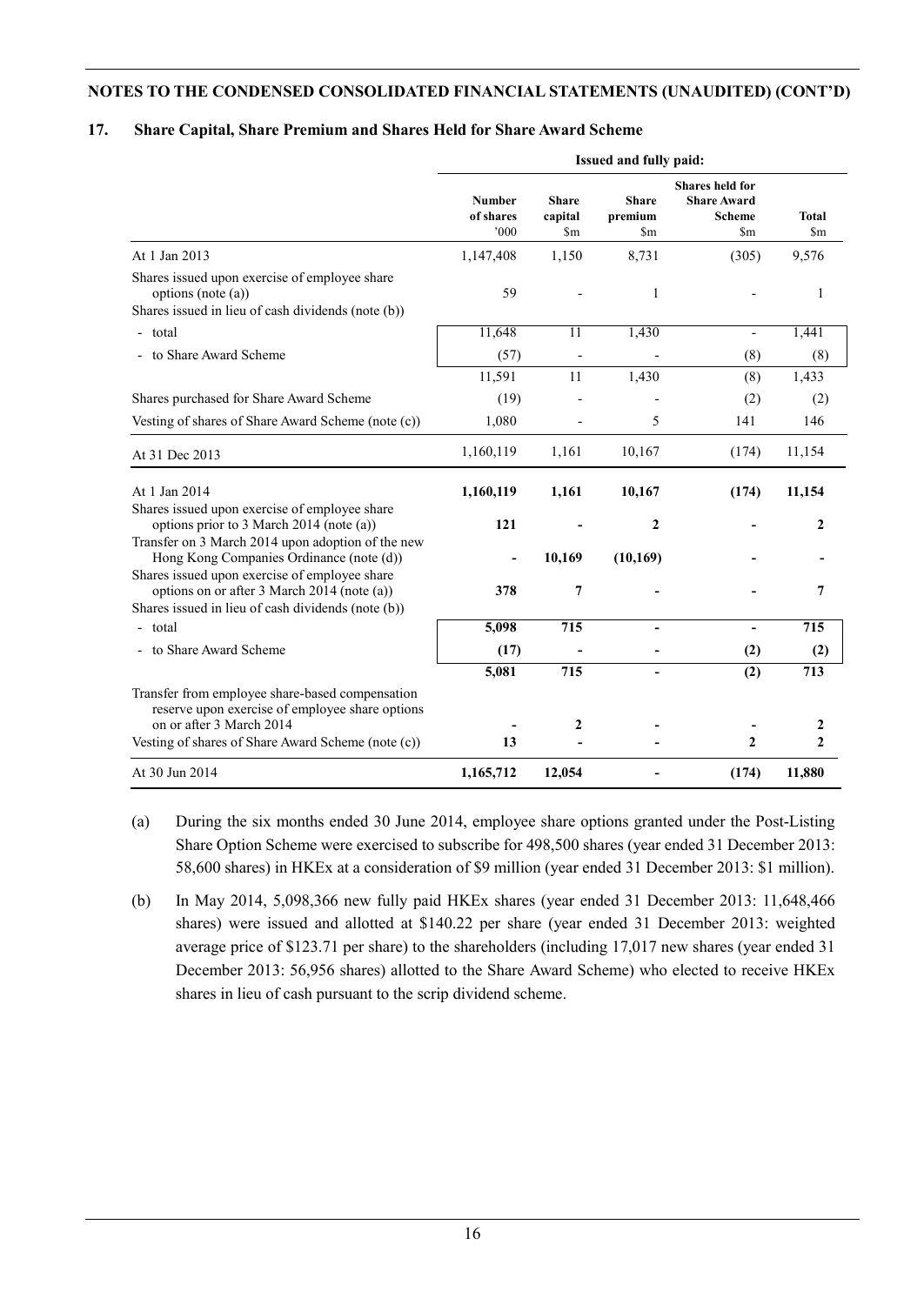#### **17. Share Capital, Share Premium and Shares Held for Share Award Scheme (continued)**

- (c) During the six months ended 30 June 2014, the Share Award Scheme transferred 13,150 HKEx shares (year ended 31 December 2013: 1,079,481 shares) to the awardees upon vesting of certain Awarded Shares and the shares arising from related dividends reinvested. The total cost of the vested shares was \$2 million (year ended 31 December 2013: \$141 million). During the year ended 31 December 2013, \$5 million was credited to share premium in respect of vesting of certain shares whose fair values were higher than the costs.
- (d) On 3 March 2014, the new Hong Kong Companies Ordinance Chapter 622 (new CO) came into effect. The new CO abolishes the concepts of nominal (par) value, share premium and authorised share capital for all shares of Hong Kong incorporated companies. All amounts received for issuing equity shares of a company should be recorded as share capital. Pursuant to the adoption of the new CO, the balance of share premium was transferred to share capital.

#### **18. Employee Share-based Arrangements**

The Group operates a share option scheme and the Share Award Scheme as part of the benefits of its employees. Under the Share Award Scheme, the Board is allowed to make awards as long-term incentives for selected senior executives of the Group (Senior Executive Awards) in addition to any other awards (Employee Share Awards) which they may be eligible to receive under the Share Award Scheme.

The employee share-based compensation expenses in relation to the options and share awards are charged to profit or loss under staff costs over the relevant vesting periods with a corresponding increase in employee share-based compensation reserve.

During the six months ended 30 June 2014, no share options or Senior Executive Awards were granted, and Employee Share Awards totalling \$850,000 were granted to certain selected employees.

#### **19. Designated reserves**

Designated reserves are segregated for their respective purposes and comprised the following:

|                                                      | At<br>30 Jun 2014<br>\$m | At<br>31 Dec 2013<br>\$m |
|------------------------------------------------------|--------------------------|--------------------------|
| Clearing House Funds reserves (note 15)              |                          |                          |
| - HKSCC Guarantee Fund reserve                       | 183                      | 127                      |
| - SEOCH Reserve Fund reserve                         | 106                      | 107                      |
| - HKCC Reserve Fund reserve                          | 354                      | 352                      |
| - OTC Clear Rates and FX Guarantee Fund reserve      |                          |                          |
| - OTC Clear Rates and FX Guarantee Resources reserve | 1                        |                          |
|                                                      | 644                      | 586                      |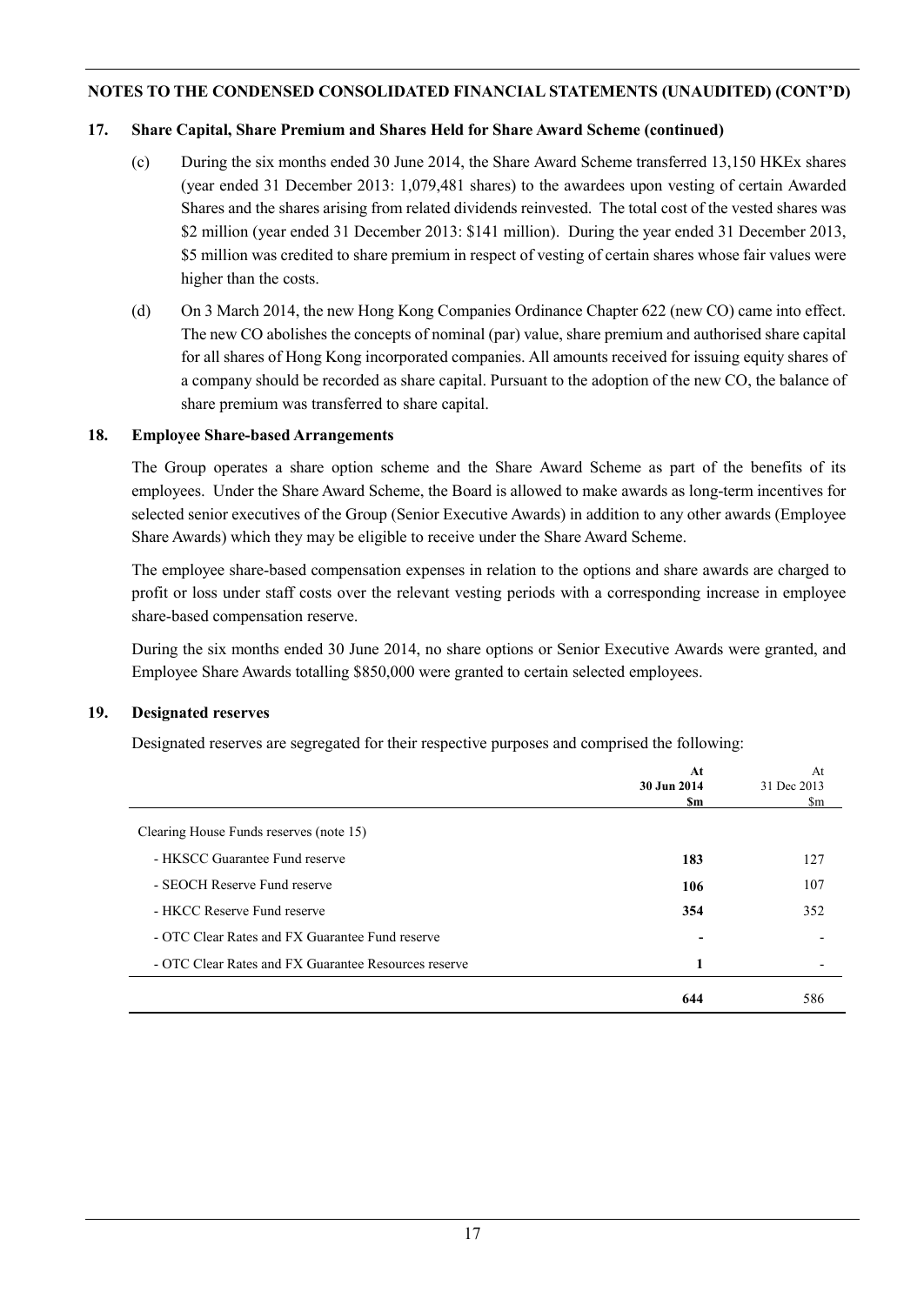## **20. Notes to the Condensed Consolidated Statement of Cash Flows**

Reconciliation of profit before taxation to net cash inflow from operating activities:

|                                                                           | Six months<br>ended<br>30 Jun 2014<br>Sm | Six months<br>ended<br>30 Jun 2013<br>$\mathbf{Sm}$ |
|---------------------------------------------------------------------------|------------------------------------------|-----------------------------------------------------|
| Profit before taxation                                                    | 2,771                                    | 2,770                                               |
| Adjustments for:                                                          |                                          |                                                     |
| Net interest income                                                       | (290)                                    | (163)                                               |
| Dividend income                                                           | (5)                                      | (5)                                                 |
| Net fair value gains including interest income on financial assets        |                                          |                                                     |
| measured at fair value through profit or loss and financial               |                                          |                                                     |
| liabilities at fair value through profit or loss                          | (50)                                     | (117)                                               |
| Forfeiture of unclaimed cash dividends held by HKSCC Nominees Limited     | (9)                                      | (5)                                                 |
| Finance costs                                                             | 98                                       | 92                                                  |
| Depreciation and amortisation                                             | 324                                      | 233                                                 |
| Employee share-based compensation benefits                                | 59                                       | 55                                                  |
| (Reversal of provision for)/provision for impairment                      |                                          |                                                     |
| losses of receivables                                                     | (52)                                     | 1                                                   |
| Share of loss of a joint venture                                          | 5                                        | 4                                                   |
| Changes in provisions                                                     | 15                                       | 2                                                   |
| Net increase in financial assets of Margin Funds and cash collateral      | (7,315)                                  | (6, 406)                                            |
| Net increase in financial liabilities of Margin Funds and cash collateral | 7,315                                    | 6,405                                               |
| Net decrease/(increase) in Clearing House Fund financial assets           | 1,399                                    | (1,978)                                             |
| Net (decrease)/increase in Clearing House Fund financial liabilities      | (1, 457)                                 | 1,980                                               |
| Net increase in financial assets measured at fair value through profit    |                                          |                                                     |
| or loss less financial liabilities at fair value through profit or loss   | (73)                                     |                                                     |
| Decrease in accounts receivable, prepayments and deposits                 | 4,883                                    | 3,431                                               |
| Decrease in other current liabilities                                     | (5, 850)                                 | (3,656)                                             |
| Net cash inflow from operations                                           | 1,768                                    | 2,643                                               |
| Dividends received                                                        | 3                                        | 4                                                   |
| Interest received from bank deposits                                      | 292                                      | 164                                                 |
| Interest received from financial assets measured at fair value through    |                                          |                                                     |
| profit or loss                                                            | 28                                       | 31                                                  |
| Interest paid to Participants                                             | (2)                                      | (2)                                                 |
| Income tax paid                                                           | (237)                                    | (202)                                               |
| Net cash inflow from operating activities                                 | 1,852                                    | 2,638                                               |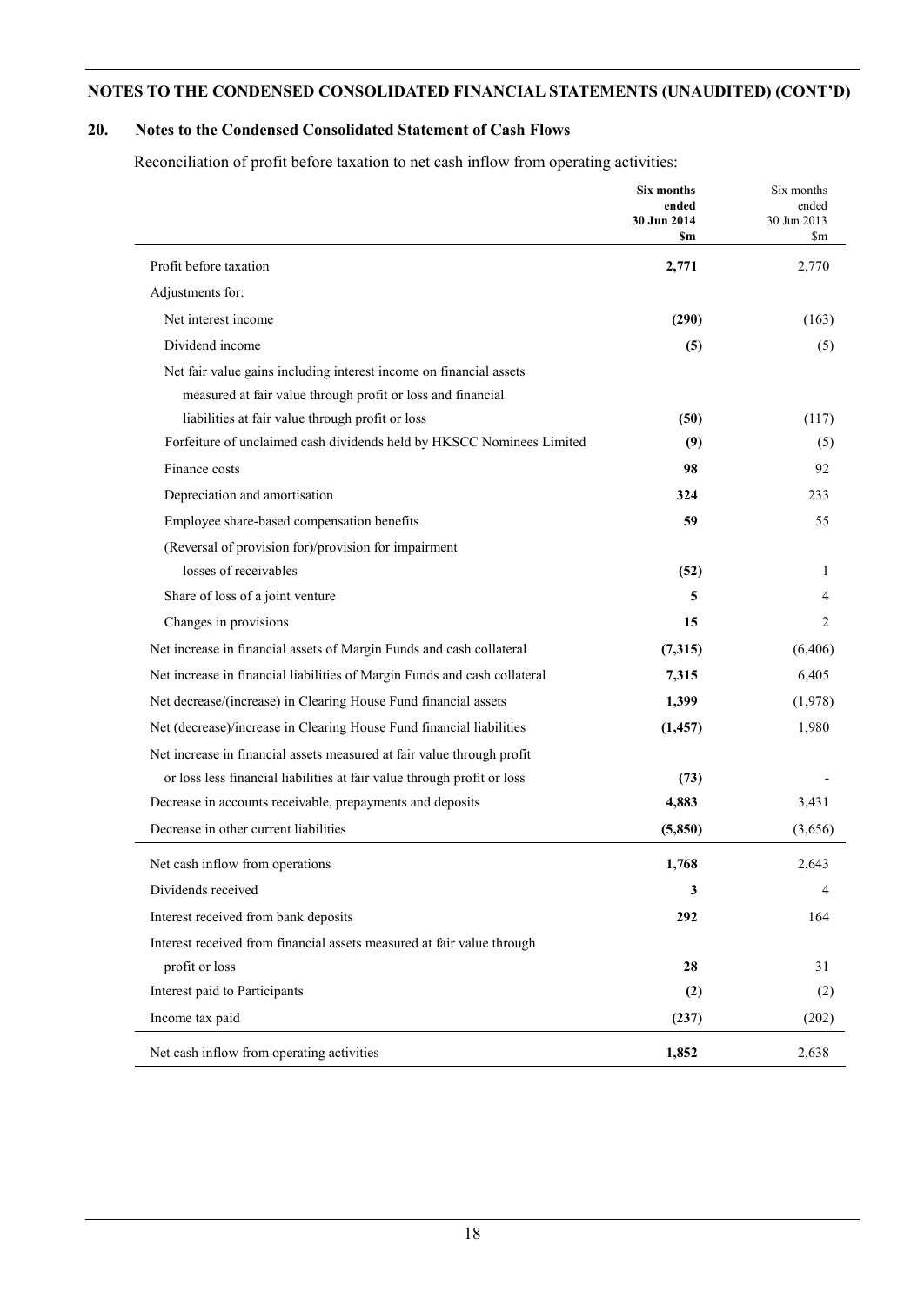#### **21. Capital Expenditures and Commitments**

During the six months ended 30 June 2014, the Group incurred capital expenditures of \$231 million (2013: \$277 million) related to the development and upgrade of various trading and clearing systems including a commodities clearing system, a Central Gateway for Cash Market trading, a new market data platform, and trading and clearing systems to facilitate mutual stock market access between the mainland of China and Hong Kong.

At 30 June 2014, the Group's commitments in respect of capital expenditure were as follows:

|                                   | At          | At          |
|-----------------------------------|-------------|-------------|
|                                   | 30 Jun 2014 | 31 Dec 2013 |
|                                   | \$m         | \$m         |
| Contracted but not provided for   |             |             |
| - fixed assets                    | 16          | 19          |
| - intangible assets               | 100         | 92          |
| Authorised but not contracted for |             |             |
| - fixed assets                    | 134         | 225         |
| - intangible assets               | 411         | 542         |
|                                   | 661         | 878         |

The Group's capital expenditure commitments were mainly related to the development and enhancement of information technology systems including a market data system, clearing systems for over-the-counter derivatives and commodities, a Central Gateway for Cash Market trading, and trading and clearing systems to facilitate mutual stock market access between the mainland of China and Hong Kong.

## **22. Contingent Liabilities**

At 30 June 2014, the Group's material contingent liabilities were as follows:

- (a) The Group had a contingent liability in respect of potential calls to be made by the Securities and Futures Commission (SFC) to replenish all or part of compensation less recoveries paid by the Unified Exchange Compensation Fund established under the Securities Ordinance up to an amount not exceeding \$71 million (31 December 2013: \$71 million). Up to 30 June 2014, no calls had been made by the SFC in this connection.
- (b) The Group had undertaken to indemnify the Collector of Stamp Revenue against any underpayment of stamp duty by its Participants of up to \$200,000 for each Participant. In the unlikely event that all of its 501 trading Participants covered by the indemnity at 30 June 2014 (31 December 2013: 504) defaulted, the maximum contingent liability of the Group under the indemnity would amount to \$100 million (31 December 2013: \$101 million).
- (c) HKEx had given an undertaking in favour of HKSCC to contribute up to \$50 million in the event of HKSCC being wound up while it is a wholly-owned subsidiary of HKEx or within one year after HKSCC ceases to be a wholly-owned subsidiary of HKEx, for payment of the liabilities of HKSCC contracted before HKSCC ceases to be a wholly-owned subsidiary of HKEx, and for the costs of winding up.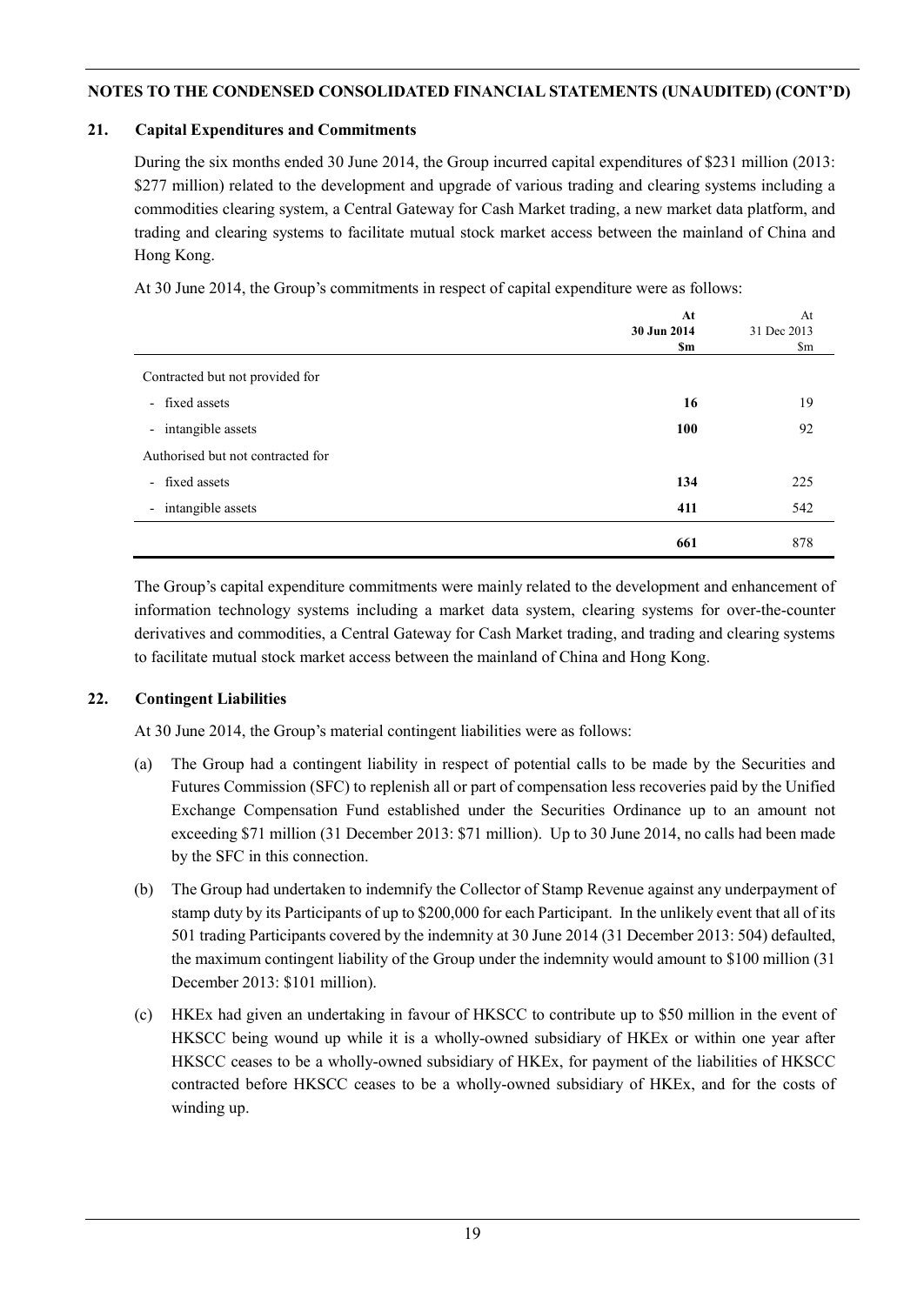#### **22. Contingent Liabilities (continued)**

(d) LME litigation

## (i) US litigation

Since August 2013, 26 class actions have been filed against LME in the United States (US) alleging anti-competitive and monopolistic behaviour in the warehousing industry in connection with aluminium prices. In March 2014, 24 of the class actions were consolidated into three complaints, with two complaints remaining unconsolidated. HKEx was named as a defendant only in the consolidated complaint filed by direct purchasers of primary aluminium; LME Holdings Limited (LMEH) was named as a defendant in all three of the consolidated complaints, and LME was named in all five of the complaints. Following the filing of a series of motions to dismiss the claims by LME and LMEH in April 2014, two hearings were held before the US District Court for the Southern District of New York in June 2014. HKEx also moved to dismiss the claim against it on 16 June 2014. To date the US District Court has not ruled on any of the motions to dismiss, although a ruling is expected by the end of August 2014. On 28 July 2014, a further complaint was filed in the US District Court, naming LME as a defendant. The Company understands that the complaint will be consolidated with the pending class actions.

In May 2014, HKEx, LME and LMEH were named as co-defendants in a new class action alleging anti-competitive and monopolistic behaviour in the warehousing market in connection with zinc prices. Two further complaints of a similar nature were filed in June and July 2014. An initial status conference for all the zinc cases was held on 23 July 2014, at which the US District Court appointed counsel who are also involved in the aluminium cases as interim lead counsel and the plaintiffs were ordered to file a consolidated amended complaint by the end of September 2014. Any motions to dismiss are to be filed by 30 October 2014, although the Court indicated that it will entertain a request to modify that schedule if the 30 October date becomes impracticable.

LME and HKEx management continue to take the view that the aluminium lawsuits are without merit, as are the zinc lawsuits, and each of LME, LMEH and HKEx will contest them vigorously.

As it is not yet clear how the US proceedings will be dealt with by the US District Court, the Group does not currently have sufficient information to estimate the financial effect (if any) relating to the lawsuits, the timing of the ultimate resolution of the proceedings, or what the eventual outcomes might be.

(ii) UK litigation

In December 2013, LME was named as a defendant in a judicial review claim filed by United Company RUSAL Plc (Rusal) in the English High Court (High Court) to challenge LME's decision to introduce rule changes to the delivery out rates of LME approved warehouses. Following the hearing in February 2014, the High Court handed down judgement in March 2014 in favour of Rusal, quashing LME's consultation on the rule changes and the decision to implement such changes. Leave to appeal against the High Court's judgement was granted to LME by the Court of Appeal, and the appeal hearing took place on 29 and 30 July 2014. The Court of Appeal reserved judgment. Whilst a decision may be handed down at any time after the hearing, LME does not currently expect that a decision will be handed down until October 2014 after the Court vacation.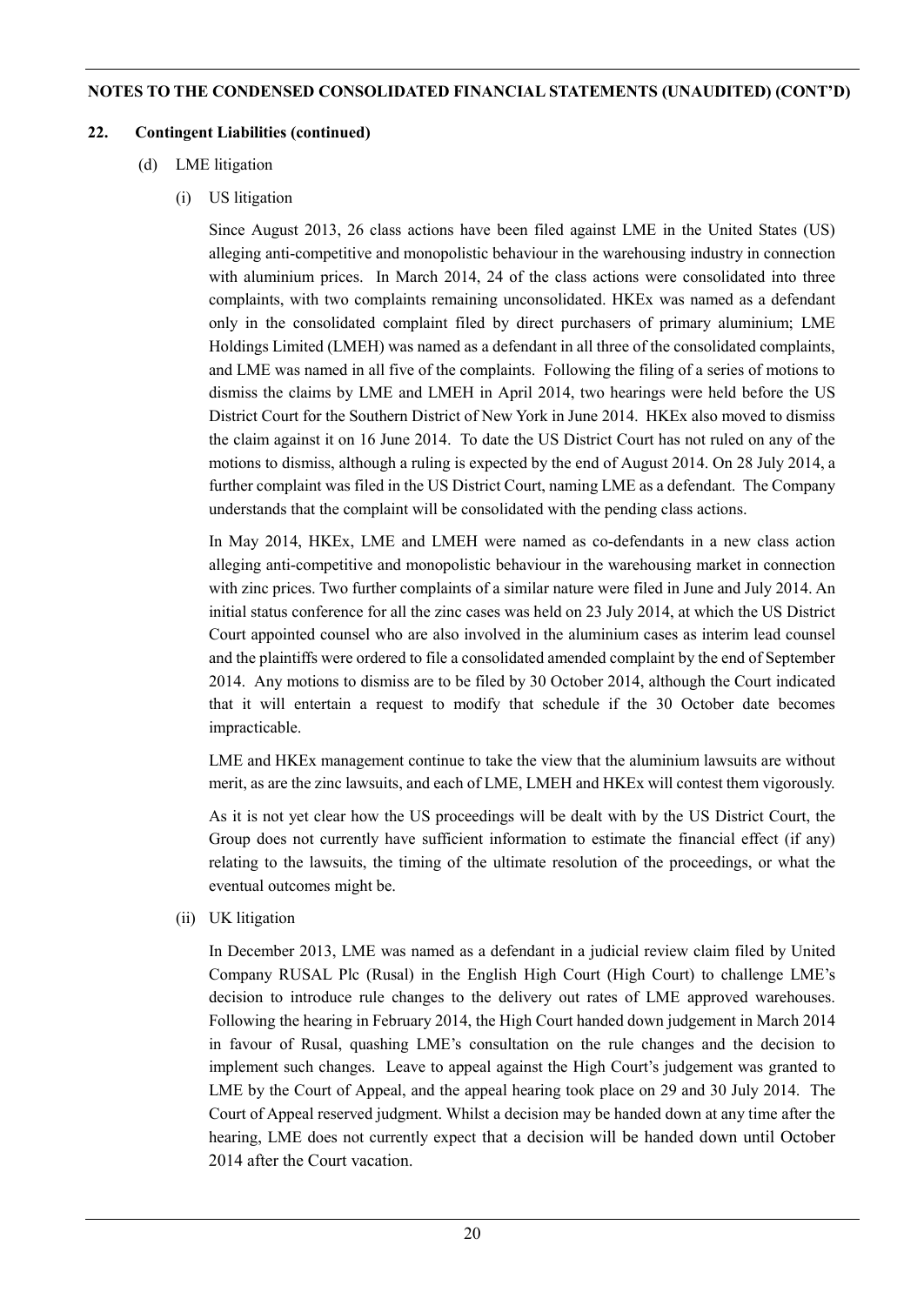#### **22. Contingent Liabilities (continued)**

- (d) LME litigation (continued)
	- (ii) UK litigation (continued)

At this stage of the judicial review proceedings, the Group has made provision of GBP200,000 (HK\$3 million) in the Group's unaudited condensed consolidated financial statements for the six months ended 30 June 2014 representing the interim payment on account of Rusal's costs of the High Court hearing made in April 2014. However, as the outcome of the appeal hearing is yet to be determined, LME is currently unaware whether it will in fact need to pay any of Rusal's legal costs in relation to the High Court hearing. LME is not currently in a position to estimate the further financial effect (if any) of the judicial review claim pending judgement in the appeal.

#### **23. Material Related Party Transactions**

(a) Key management personnel compensation

|                                                 | Six months  | Six months  |
|-------------------------------------------------|-------------|-------------|
|                                                 | ended       | ended       |
|                                                 | 30 Jun 2014 | 30 Jun 2013 |
|                                                 | \$m         | \$m         |
| Salaries and other short-term employee benefits | 59          | 60          |
| Employee share-based compensation benefits      | 18          | 18          |
| Retirement benefit costs                        | 5           |             |
|                                                 | 82          | 83          |

#### (b) Post-retirement benefit plans

The Group has sponsored a defined contribution provident fund scheme (ORSO Plan) and a Mandatory Provident Fund scheme (MPF Scheme) for the benefits of its employees in Hong Kong. The Group has also sponsored a defined contribution pension scheme for all employees of LMEH, LME and LME Clear (LME pension scheme). The retirement benefit costs charged to the condensed consolidated income statement represent contributions paid and payable by the Group to the ORSO Plan, the MPF Scheme and the LME pension scheme and related fees (note 5). At 30 June 2014, the contributions payable to the post-retirement benefit plans were \$4 million (31 December 2013: \$3 million).

#### (c) Transactions and balance with a joint venture, China Exchanges Services Company Limited (CESC)

|                                  | Six months<br>ended<br>30 Jun 2014<br>\$m | Six months<br>ended<br>30 Jun 2013<br>\$m |
|----------------------------------|-------------------------------------------|-------------------------------------------|
| Transactions with CESC:          |                                           |                                           |
| - Management fee charged to CESC | $\mathbf{2}$                              |                                           |
|                                  |                                           |                                           |
|                                  | At<br>30 Jun 2014<br>\$m                  | At<br>31 Dec 2013<br>\$m                  |
| Balances with CESC:              |                                           |                                           |
| - Amount due from CESC           |                                           | 3                                         |

(d) Save as aforesaid, the Group has entered into other transactions in the ordinary course of business with companies that are related parties but the amounts were immaterial.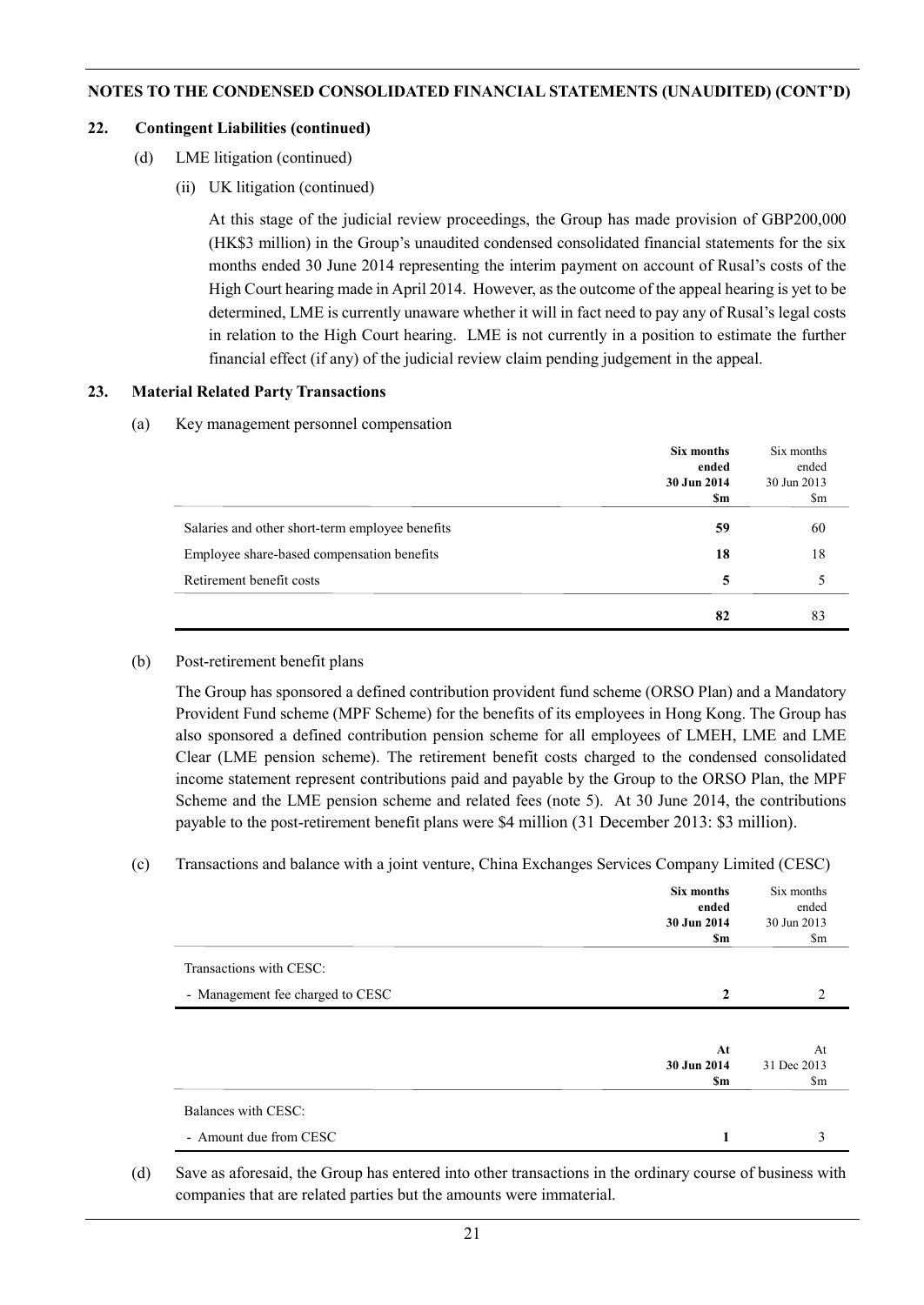#### **24. Fair Value of Financial Assets and Financial Liabilities**

(a) Financial assets and financial liabilities carried at fair value

At 30 June 2014 and 31 December 2013, no non-financial assets or non-financial liabilities were carried at fair value.

The following tables present the carrying value of financial assets and financial liabilities measured at fair value according to the levels of the fair value hierarchy defined in HKFRS 13: Fair Value Measurement, with the fair value of each financial asset and financial liability categorised based on the lowest level of input that is significant to that fair value measurement. The levels are defined as follows:

- Level 1: fair values measured using quoted prices (unadjusted) in active markets for identical assets or liabilities.
- Level 2: fair values measured using valuation techniques in which all significant inputs other than quoted prices included within Level 1 are directly or indirectly based on observable market data.
- Level 3: fair values measured using valuation techniques in which any significant input is not based on observable market data.

|                                                                    | At 30 Jun 2014 |         |           |              |  |
|--------------------------------------------------------------------|----------------|---------|-----------|--------------|--|
|                                                                    | Level 1        | Level 2 | Level 3   | <b>Total</b> |  |
|                                                                    | <b>Sm</b>      | \$m     | <b>Sm</b> | <b>Sm</b>    |  |
| Recurring fair value measurements:                                 |                |         |           |              |  |
| <b>Financial assets</b>                                            |                |         |           |              |  |
| Financial assets measured at fair value<br>through profit or loss: |                |         |           |              |  |
| - equity securities                                                | 281            |         | 140       | 421          |  |
| - debt securities                                                  |                | 3,575   |           | 3,575        |  |
|                                                                    | 281            | 3,575   | 140       | 3,996        |  |
| Recurring fair value measurements:                                 |                |         |           |              |  |
| <b>Financial liabilities</b>                                       |                |         |           |              |  |
| Other financial liabilities of Corporate Funds:                    |                |         |           |              |  |
| Financial liabilities at fair value through<br>profit or loss:     |                |         |           |              |  |
| - forward foreign exchange contracts                               |                | 7       |           | 7            |  |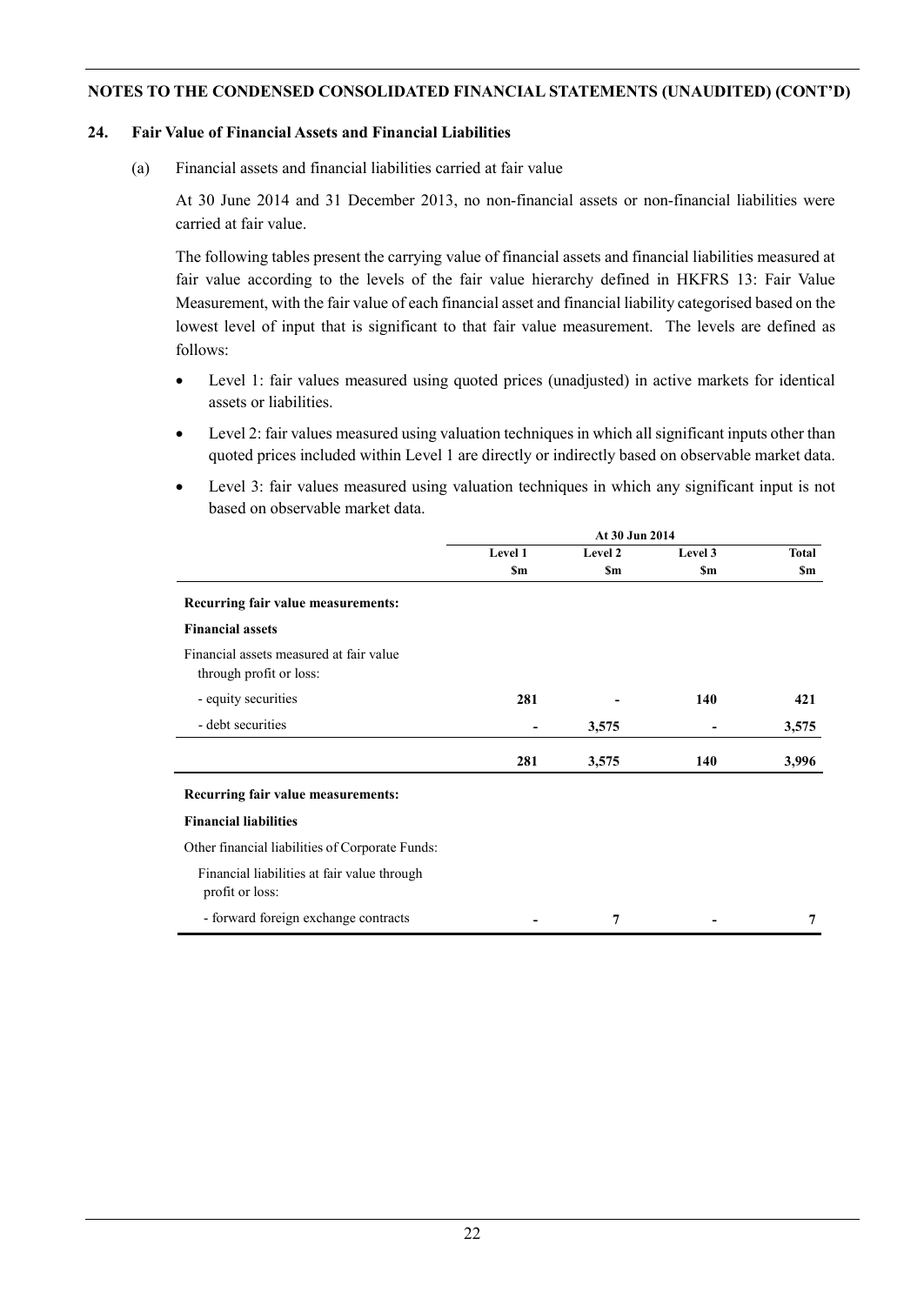#### **24. Fair Value of Financial Assets and Financial Liabilities (continued)**

(a) Financial assets and financial liabilities carried at fair value (continued)

|                                                                    | At 31 Dec 2013 |               |                          |                        |
|--------------------------------------------------------------------|----------------|---------------|--------------------------|------------------------|
|                                                                    | Level 1        | Level 2       | Level 3                  | Total                  |
|                                                                    | $\mathbf{Sm}$  | $\mathbf{Sm}$ | $\mathbf{Sm}$            | $\mathop{\mathrm{Sm}}$ |
| Recurring fair value measurements:                                 |                |               |                          |                        |
| <b>Financial assets</b>                                            |                |               |                          |                        |
| Financial assets measured at fair value<br>through profit or loss: |                |               |                          |                        |
| - equity securities                                                | 276            |               | 141                      | 417                    |
| - debt securities                                                  |                | 3,472         | $\overline{\phantom{a}}$ | 3,472                  |
| - forward foreign exchange contracts                               |                | 13            |                          | 13                     |
|                                                                    | 276            | 3,485         | 141                      | 3,902                  |
| Recurring fair value measurements:                                 |                |               |                          |                        |
| <b>Financial liabilities</b>                                       |                |               |                          |                        |
| Other financial liabilities of Corporate Funds:                    |                |               |                          |                        |
| Financial liabilities at fair value through<br>profit or loss:     |                |               |                          |                        |
| - forward foreign exchange contracts                               |                | 6             |                          | 6                      |

During the six months ended 30 June 2014, there were no transfers of instruments between Level 1 and Level 2.

Level 2 fair values of debt securities and forward foreign exchange contracts have been determined based on quotes from market makers or alternative pricing sources supported by observable inputs. The most significant input is market interest rates.

The Group's policy is to recognise transfer into and out of fair value hierarchy levels as of the date of the event or change in circumstances that caused the transfer.

#### Fair value measurements using significant unobservable inputs (Level 3)

|                                                                                                                                                               | Investment in an unlisted company |             |  |
|---------------------------------------------------------------------------------------------------------------------------------------------------------------|-----------------------------------|-------------|--|
|                                                                                                                                                               | 2014<br>Sm                        | 2013<br>\$m |  |
| At 1 Jan                                                                                                                                                      | 141                               | 292         |  |
| (Losses)/gains recognised in profit or loss, under net investment income                                                                                      | (5)                               | 106         |  |
| Disposals                                                                                                                                                     |                                   | (247)       |  |
| Exchange differences recognised in other comprehensive income,<br>under currency translation differences of foreign subsidiaries                              | 4                                 | (10)        |  |
| At 30 Jun 2014/31 Dec 2013                                                                                                                                    | 140                               | 141         |  |
| Change in unrealised (losses)/gains for the period/year included in profit or loss<br>for assets held at 30 Jun 2014/31 Dec 2013, under net investment income | (5)                               |             |  |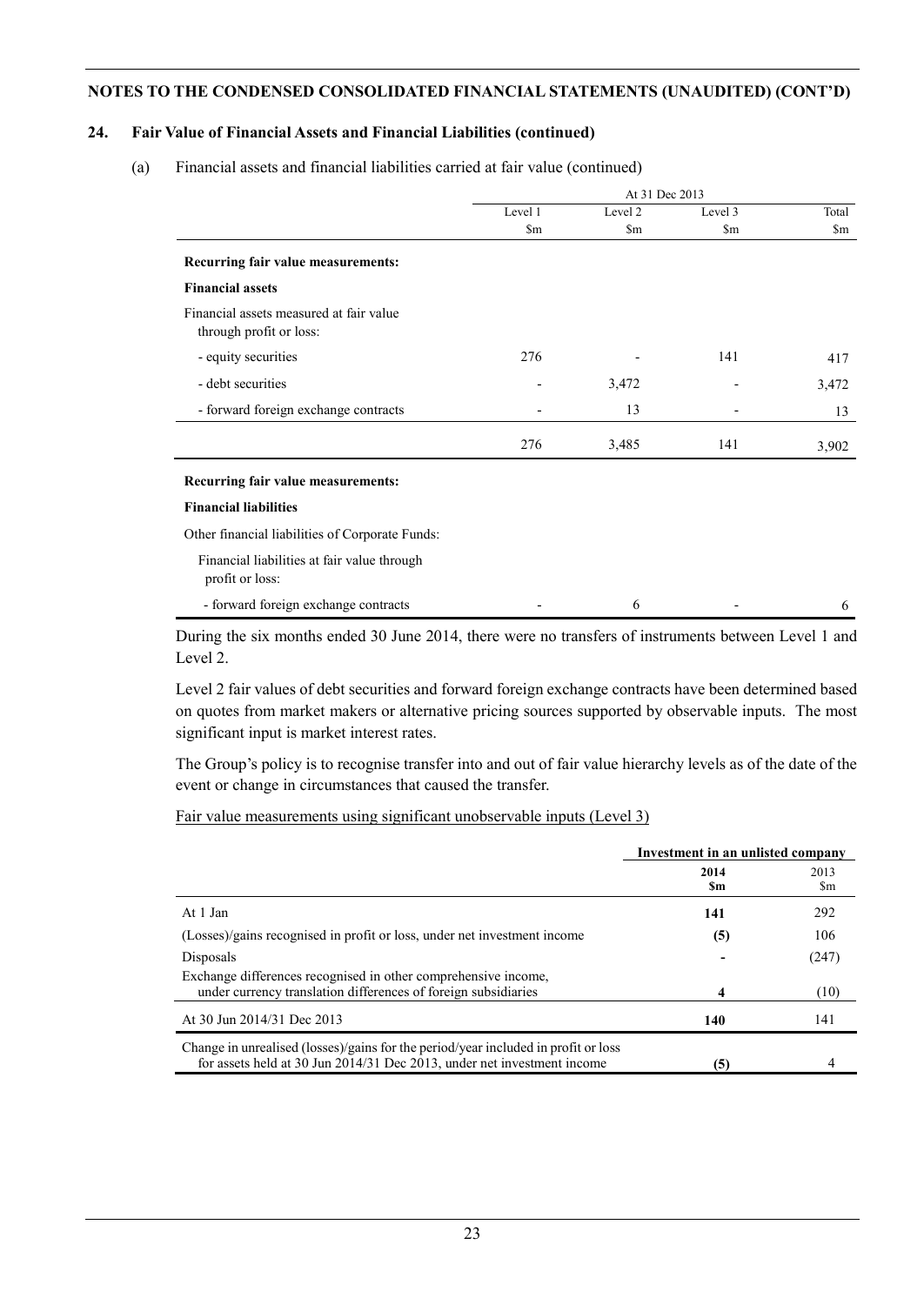#### **24. Fair Value of Financial Assets and Financial Liabilities (continued)**

(a) Financial assets and financial liabilities carried at fair value (continued)

Information about fair value measurements using significant unobservable inputs (Level 3)

|                                                                                           |                                                                 |                                           |                                                                     |                                         | <b>Impact on valuation</b>     |                                      |
|-------------------------------------------------------------------------------------------|-----------------------------------------------------------------|-------------------------------------------|---------------------------------------------------------------------|-----------------------------------------|--------------------------------|--------------------------------------|
| <b>Description</b>                                                                        | Unobservable<br>inputs                                          | <b>Range of</b><br>unobservable<br>inputs | <b>Relationship of</b><br>unobservable inputs to<br>fair value      | <b>Possible</b><br>reasonable<br>change | At<br>30 Jun 2014<br><b>Sm</b> | At<br>31 Dec 2013<br>$\mathbf{\S}$ m |
| Investment<br>in shares in<br>an unlisted<br>company                                      | Future growth<br>rates of the<br>company                        | $2\%$ to $4\%$                            | The higher the future<br>growth rates, the higher<br>the fair value | $+/-1\%$                                | $+25/19$                       | $+25/19$                             |
| Fair value at<br>30 Jun 2014<br>was \$140<br>million<br>$(31$ Dec 2013:<br>\$141 million) | Estimated<br><b>WACC</b>                                        | $8\%$ to $12\%$                           | The higher the WACC,<br>the lower the fair value                    | $+/-1\%$                                | $-18/+23$                      | $-18/+23$                            |
|                                                                                           | Discount for<br>value<br>attributable to<br>a minority<br>stake | $5\%$ to $15\%$                           | The higher the discount,<br>the lower the fair value                | $+/-3\%$                                | $-4/+4$                        | $-4/+4$                              |

As the unlisted investment held by a subsidiary is not traded in an active market, its fair value has been determined using discounted cash flow valuation techniques. Major assumptions used in the valuation include historical financial results, assumptions about future growth rates, an estimate of weighted average cost of capital (WACC) and an adjustment for the value of the investment attributable to a minority stake.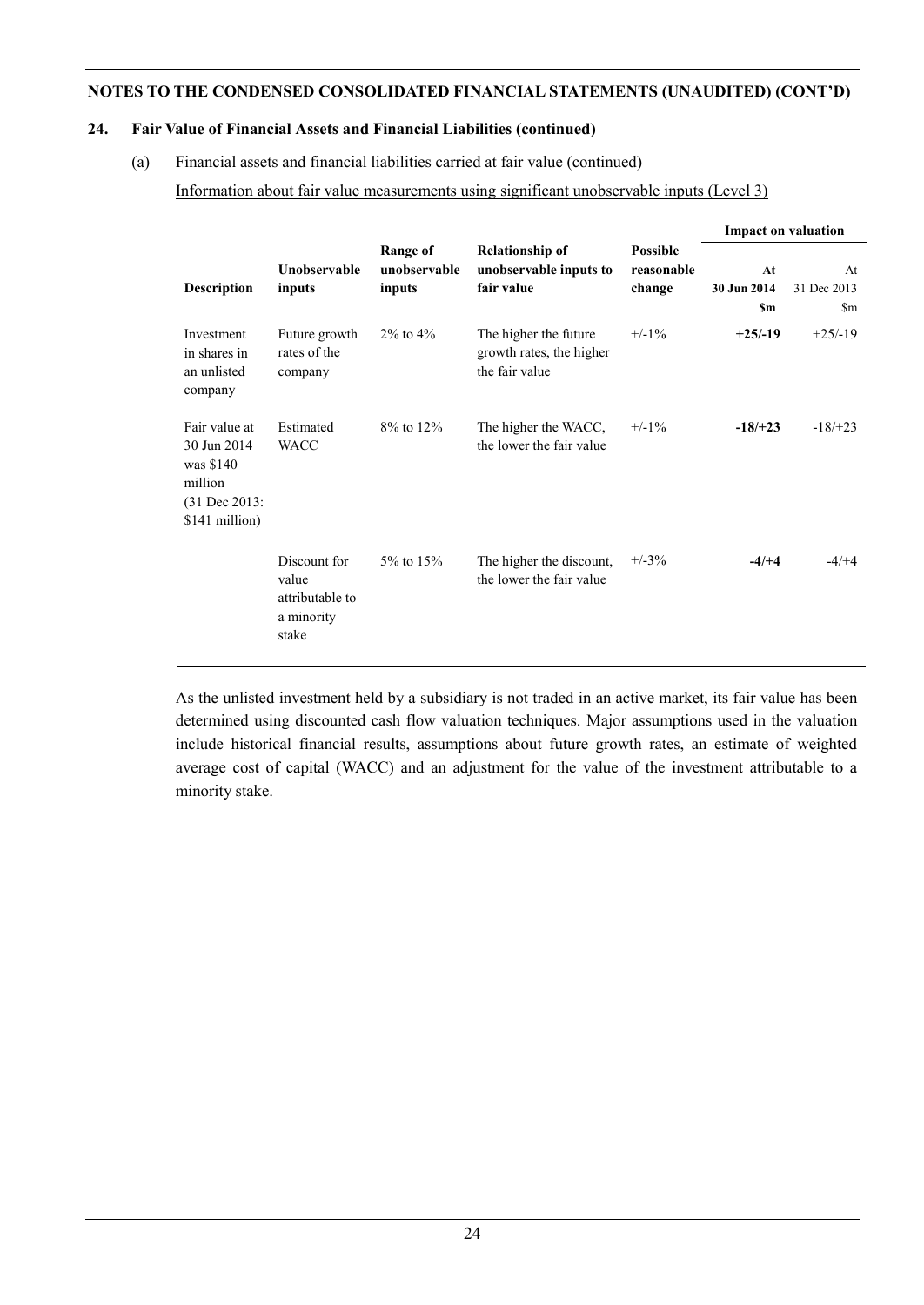#### **24. Fair Value of Financial Assets and Financial Liabilities (continued)**

(b) Fair values of financial assets and financial liabilities not reported at fair values

Summarised in the following table are the carrying amounts and fair values of financial assets and financial liabilities not presented in the condensed consolidated statement of financial position at their fair values. These assets and liabilities were classified under Level 2 in the fair value hierarchy. The carrying amounts of bank borrowings with floating interest rates, short-term receivables (eg, accounts receivable, deposits and cash and cash equivalents) and short-term payables (eg, accounts payable and other liabilities) approximated their fair values, and accordingly no disclosure of the fair values of these items is presented.

|                                                                                           | At 30 Jun 2014                                                                                     |                      | At 31 Dec 2013                                                                                     |                      |
|-------------------------------------------------------------------------------------------|----------------------------------------------------------------------------------------------------|----------------------|----------------------------------------------------------------------------------------------------|----------------------|
|                                                                                           | Carrying<br>amount in<br>condensed<br>consolidated<br>statement of<br>financial<br>position<br>\$m | Fair<br>value<br>\$m | Carrying<br>amount in<br>condensed<br>consolidated<br>statement of<br>financial<br>position<br>\$m | Fair<br>value<br>\$m |
| <b>Assets</b>                                                                             |                                                                                                    |                      |                                                                                                    |                      |
| Financial assets measured at amortised cost:                                              |                                                                                                    |                      |                                                                                                    |                      |
| - debt securities <sup>1</sup>                                                            | 70                                                                                                 | 70                   | 70                                                                                                 | 70                   |
| other financial assets maturing over one year <sup>2</sup><br>$\overline{\phantom{a}}$    | 57                                                                                                 | 51                   | 60                                                                                                 | 57                   |
| <b>Liabilities</b>                                                                        |                                                                                                    |                      |                                                                                                    |                      |
| Borrowings:                                                                               |                                                                                                    |                      |                                                                                                    |                      |
| liability component of convertible bonds <sup>3</sup><br>$\overline{\phantom{a}}$         | 3,652                                                                                              | 3,744                | 3,607                                                                                              | 3,639                |
| notes $3$<br>$\overline{\phantom{a}}$                                                     | 1,513                                                                                              | 1,549                | 770                                                                                                | 770                  |
| written put options to non-controlling interests <sup>3</sup><br>$\overline{\phantom{a}}$ | 222                                                                                                | 228                  | 218                                                                                                | 219                  |
| Financial guarantee to the Collector of Stamp Revenue <sup>4</sup>                        | 20                                                                                                 | 63                   | 20                                                                                                 | 55                   |

<sup>1</sup> The fair values are determined based on quotes from market makers or alternative pricing sources supported by observable inputs.

- <sup>2</sup> The fair values are based on cash flows discounted using Hong Kong Government bond rates of a tenor similar to the contractual maturity of the respective assets, adjusted by an estimated credit spread. The discount rates used ranged from 0.83 per cent to 2.99 per cent at 30 June 2014 (31 December 2013: 0.80 per cent to 3.20 per cent).
- <sup>3</sup> The fair values are based on cash flows discounted using the prevailing market interest rates for loans with similar credit rating and similar tenor of the respective loans. The discount rate used was 2.36 per cent at 30 June 2014 (31 December 2013: 2.90 percent).
- <sup>4</sup> The fair values are based on the fees charged by financial institutions for granting such guarantees discounted using a ten-year Hong Kong Government bond rate to perpetuity but capped at the maximum exposure of the financial guarantee. The discount rate used was 2.00 per cent at 30 June 2014 (31 December 2013: 2.29 per cent).